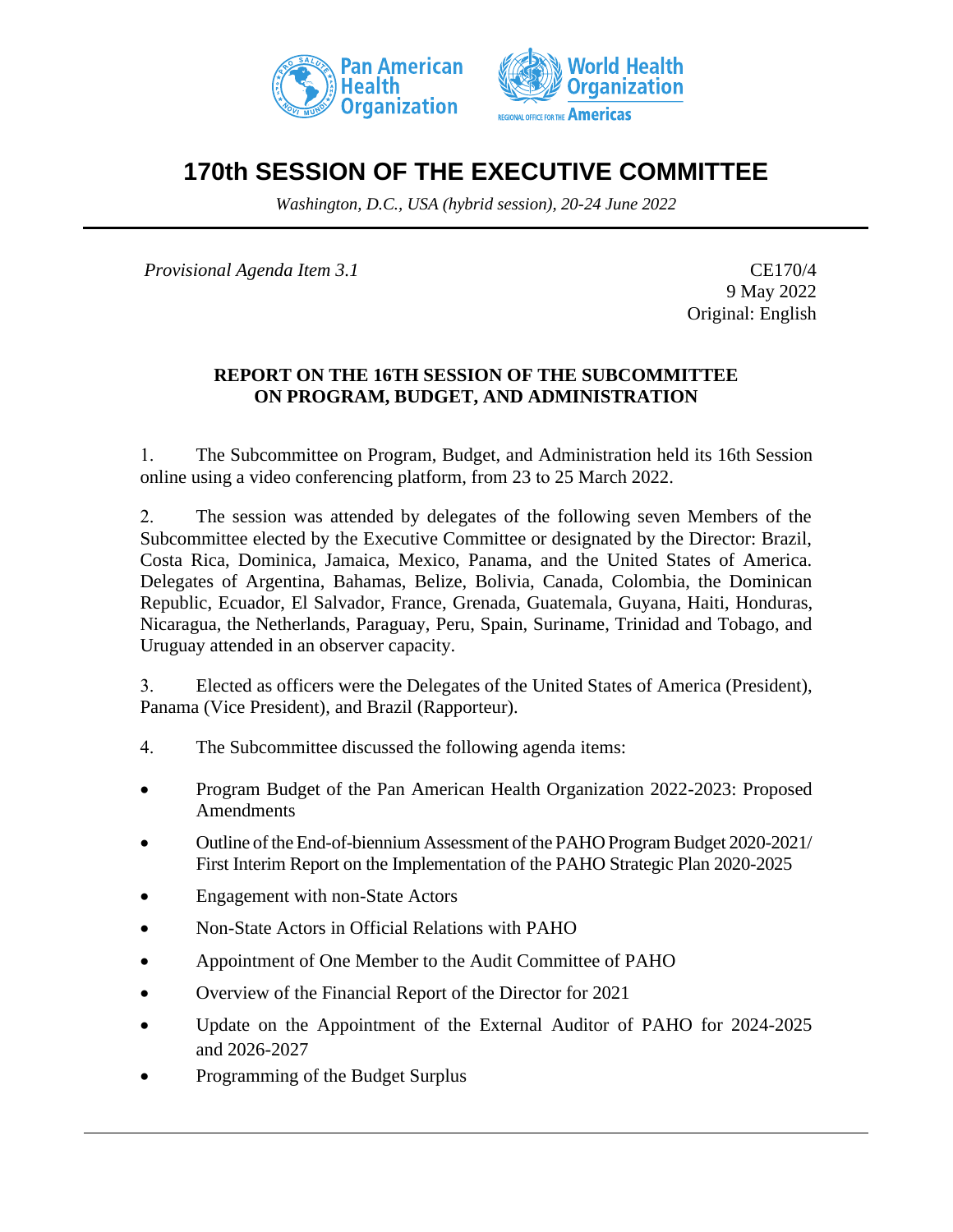- Amendments to Financial Regulations and Financial Rules of PAHO
- Amendments to the Pan American Sanitary Bureau Staff Regulations and Rules
- Human Resources Management in the Pan American Sanitary Bureau
- Update on the Master Capital Investment Fund
- Report on the Status of the Emergency Loan from the Revolving Fund for Access to Vaccines to the Regional Revolving Fund for Strategic Public Health Supplies
- Process for the Election of the Director of the Pan American Sanitary Bureau and Nomination of the Regional Director of the World Health Organization for the Americas
- Report on Strategic Issues between PAHO and WHO
- Draft Provisional Agenda for the 170th Session of the Executive Committee

5. The Subcommittee heard a briefing about the IX Summit of the Americas with a focus on health, recovery and resilience, and a brief update on the current situation of the COVID-19 pandemic in the Region of the Americas.

6. The Final Report of the session is attached.

Annex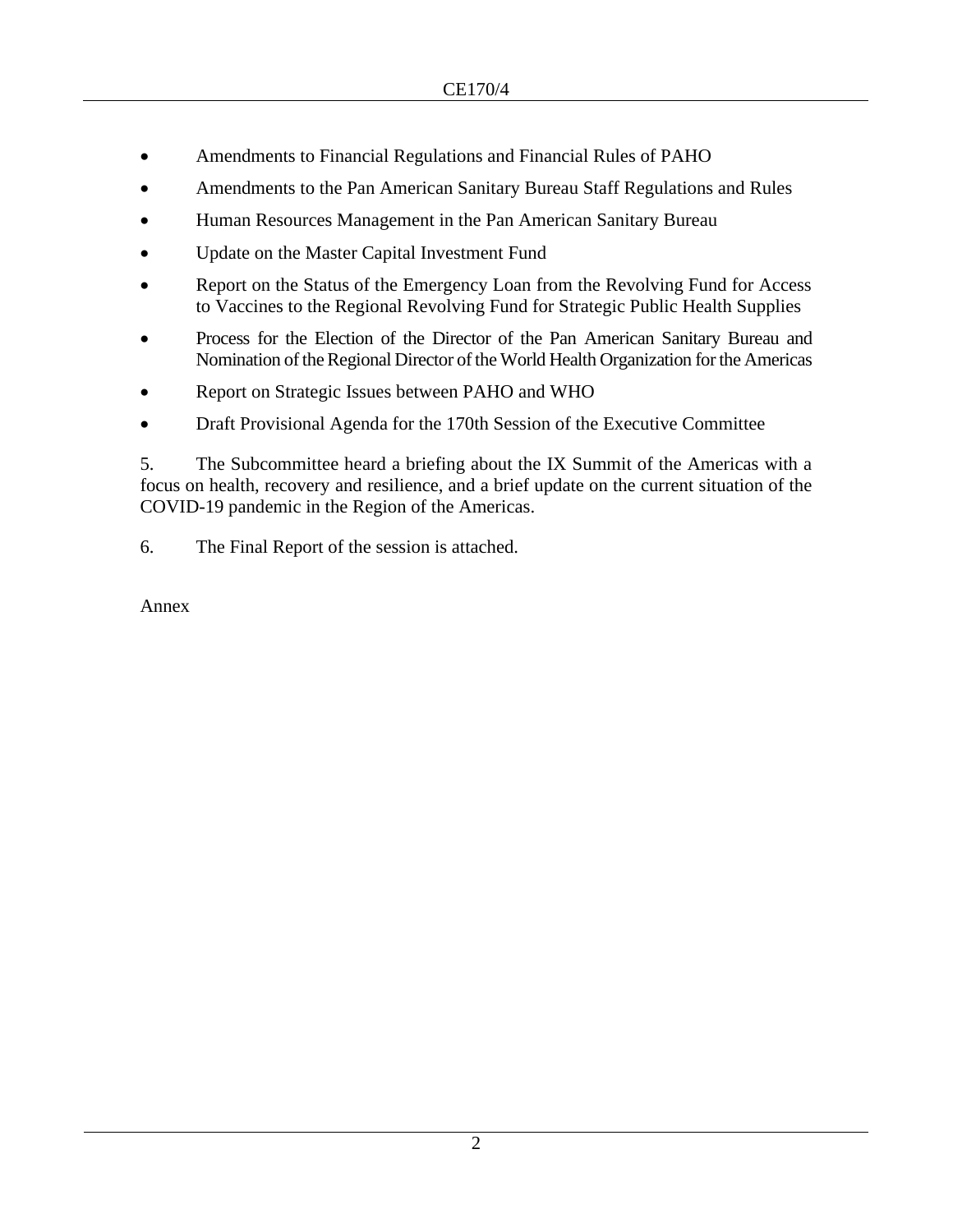



### **16th SESSION OF THE SUBCOMMITTEE ON PROGRAM, BUDGET, AND ADMINISTRATION OF THE EXECUTIVE COMMITTEE**

*Virtual Session, 23–25 March 2022*

CE170/4 Annex

SPBA16/FR 25 March 2022 Original: English

**FINAL REPORT**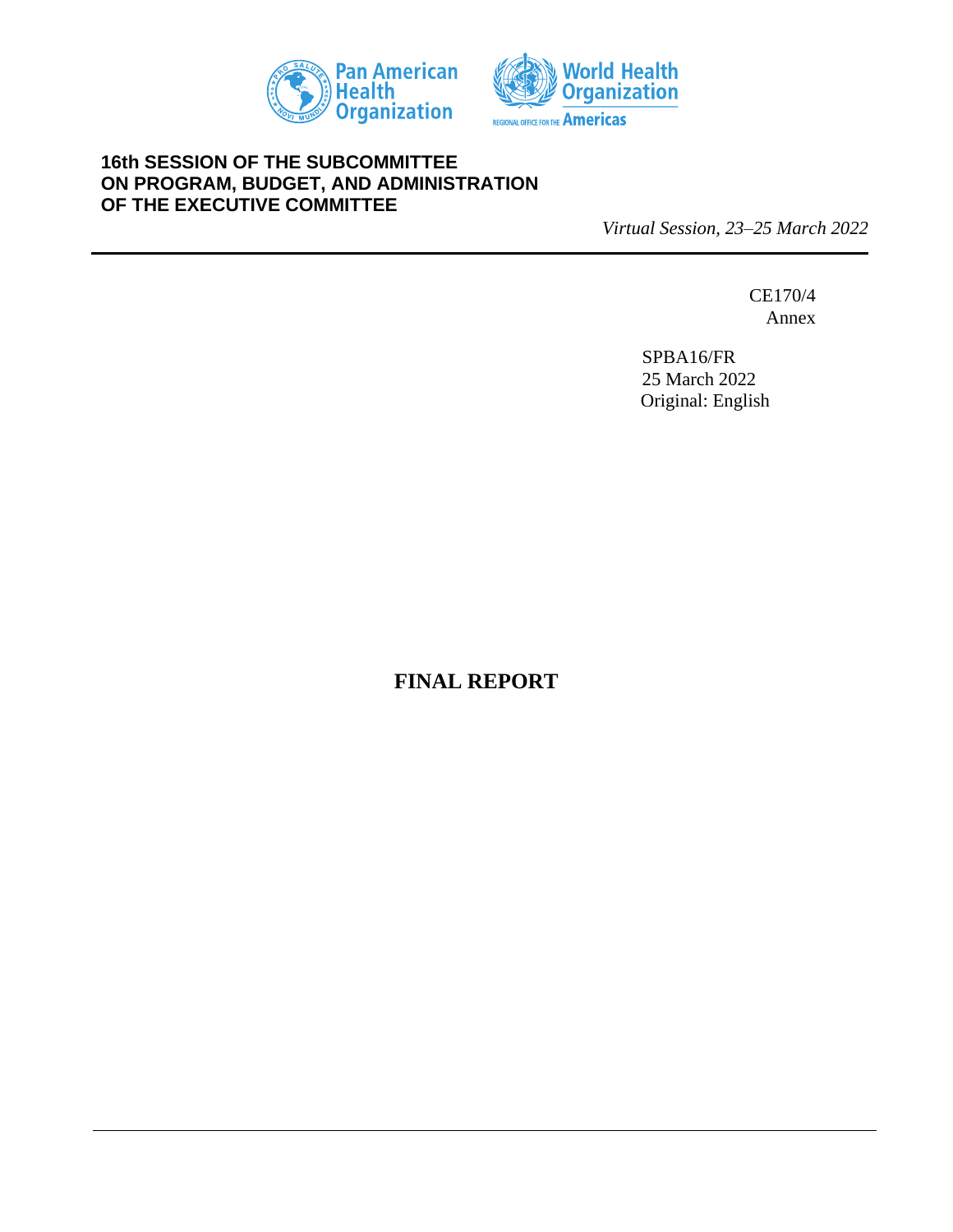# **CONTENTS**

| Page                                                                                                                                      |
|-------------------------------------------------------------------------------------------------------------------------------------------|
|                                                                                                                                           |
| <b>Procedural Matters</b>                                                                                                                 |
|                                                                                                                                           |
|                                                                                                                                           |
| <b>Program Policy Matters</b>                                                                                                             |
| Program Budget of the Pan American Health Organization 2022-2023:                                                                         |
| Outline of the End-of-biennium Assessment of the PAHO Program Budget                                                                      |
| 2020-2021/First Interim Report on the Implementation of the PAHO                                                                          |
|                                                                                                                                           |
|                                                                                                                                           |
|                                                                                                                                           |
|                                                                                                                                           |
| <b>Administrative and Financial Matters</b>                                                                                               |
|                                                                                                                                           |
| Update on the Appointment of the External Auditor of PAHO for 2024-2025                                                                   |
|                                                                                                                                           |
| Amendments to the Financial Regulations and Financial Rules of PAHO 12                                                                    |
| Amendments to the Pan American Sanitary Bureau Staff Regulations and Rules  13                                                            |
| Human Resources Management in the Pan American Sanitary Bureau  14                                                                        |
|                                                                                                                                           |
| Report on the Status of the Emergency Loan from the Revolving Fund<br>for Access to Vaccines to the Regional Revolving Fund for Strategic |
|                                                                                                                                           |
|                                                                                                                                           |
| <b>Matters for Information</b>                                                                                                            |
| Process for the Election of the Director of the Pan American Sanitary Bureau                                                              |
| and Nomination of the Regional Director of the World Health Organization                                                                  |
|                                                                                                                                           |
| Draft Provisional Agenda for the 170th Session of the Executive Committee 22                                                              |
|                                                                                                                                           |
|                                                                                                                                           |
|                                                                                                                                           |
| <b>Annexes</b>                                                                                                                            |
| Annex A: Agenda                                                                                                                           |
| <b>Annex B: List of Documents</b>                                                                                                         |
| Annex C: List of Participants                                                                                                             |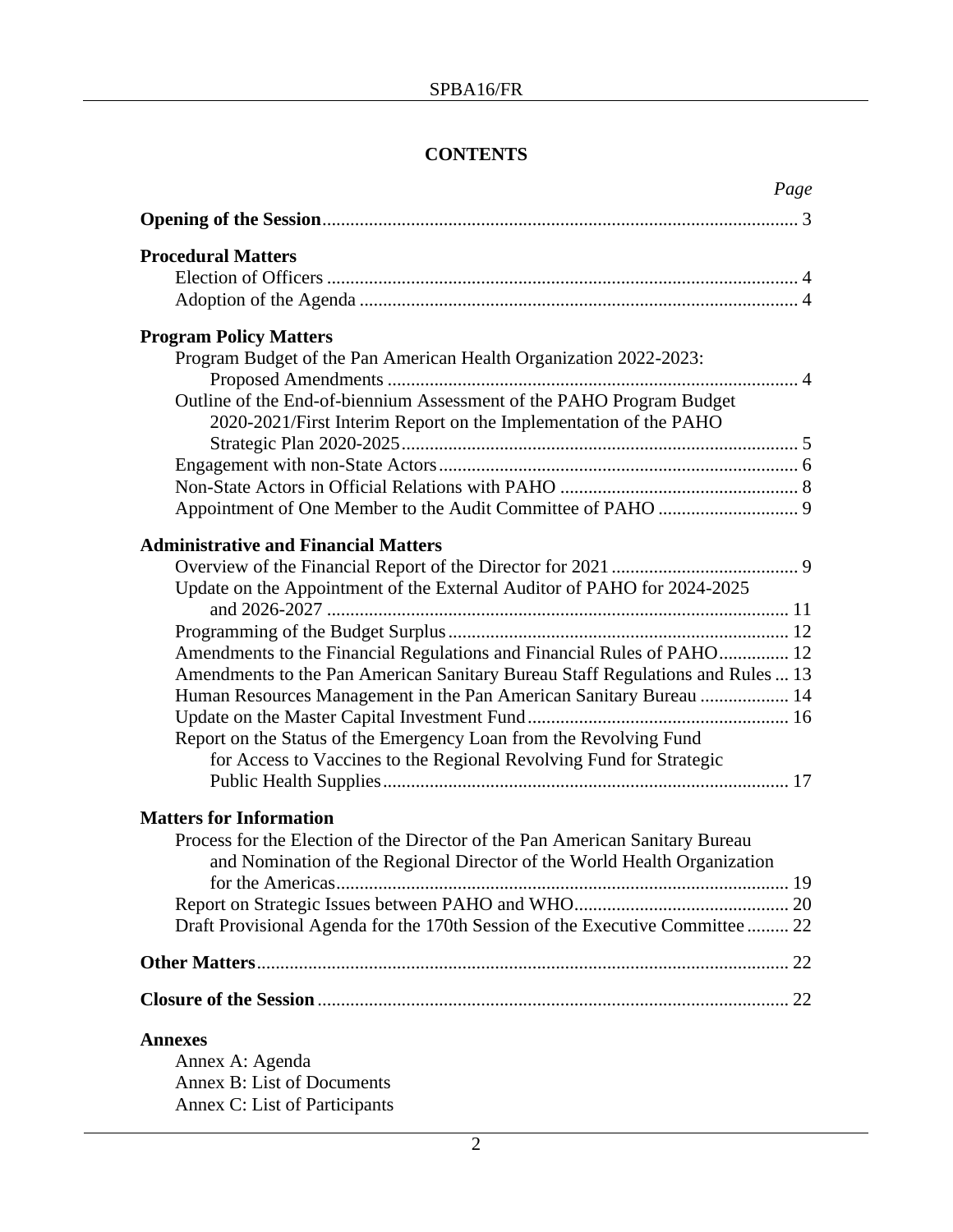# **FINAL REPORT**

1. The 16th Session of the Subcommittee on Program, Budget, and Administration of the Executive Committee of the Pan American Health Organization (PAHO) was held from 23 to 25 March 2022. Owing to the circumstances presented by the COVID-19 pandemic, the session was held online using a video conferencing platform. The session was attended by delegates of the following seven Members of the Subcommittee elected by the Executive Committee or designated by the Director: Brazil, Costa Rica, Dominica, Jamaica, Mexico, Panama, and the United States of America. Delegates of Argentina, Bahamas, Belize, Bolivia, Canada, Colombia, Dominican Republic, Ecuador, El Salvador, France, Grenada, Guatemala, Guyana, Haiti, Honduras, Nicaragua, the Netherlands, Paraguay, Peru, Spain, Suriname, Trinidad and Tobago, and Uruguay attended in an observer capacity.

# **Opening of the Session**

2. Dr. Carissa Etienne (Director, Pan American Sanitary Bureau) opened the session and welcomed the delegates of the Members of the Subcommittee and of the Member States participating as observers. Highlighting some of the Organization's main achievements since the Subcommittee's previous session, she noted that PAHO had continued to play a leading role in the ongoing response to the COVID-19 pandemic, collaborating with the highest levels of government, subregional entities, non-State actors, and the United Nations and inter-American systems. Innovative approaches to communication had enabled it to expand its outreach to non-traditional partners and audiences. At the same time, work in many other areas had continued, including towards the targets set in the Strategic Plan of the Pan American Health Organization 2020-2025, efforts to strengthen preparedness for outbreaks of influenza and other respiratory viruses, and emergency response to various natural disasters. Work on addressing social determinants of health and improving health equity had also advanced, as had efforts on the digital transformation of the health sector.

3. The Pan American Sanitary Bureau (PASB) had continued to support countries in assessing and scaling up the capacity of their health systems and services to respond to the evolving COVID-19 situation and to implement new approaches to service delivery, including telemedicine, home care, and community-based care. Through the Organization's revolving procurement funds, the Bureau had supported countries in securing supplies of essential medicines, vaccines, and health technologies and in minimizing threats to and delays in supply chains. As of mid-March 2022, over 120 million doses of COVID-19 vaccine had been delivered to 33 countries that were participating in the COVID-19 Vaccines Global Access (COVAX) Facility. In response to concerns about the mental health impact of the COVID-19 pandemic, the Bureau had intensified support to countries for capacity-building and for the development and implementation of mental health policies, plans, and laws. A high-level commission on mental health and COVID-19 was soon to be launched.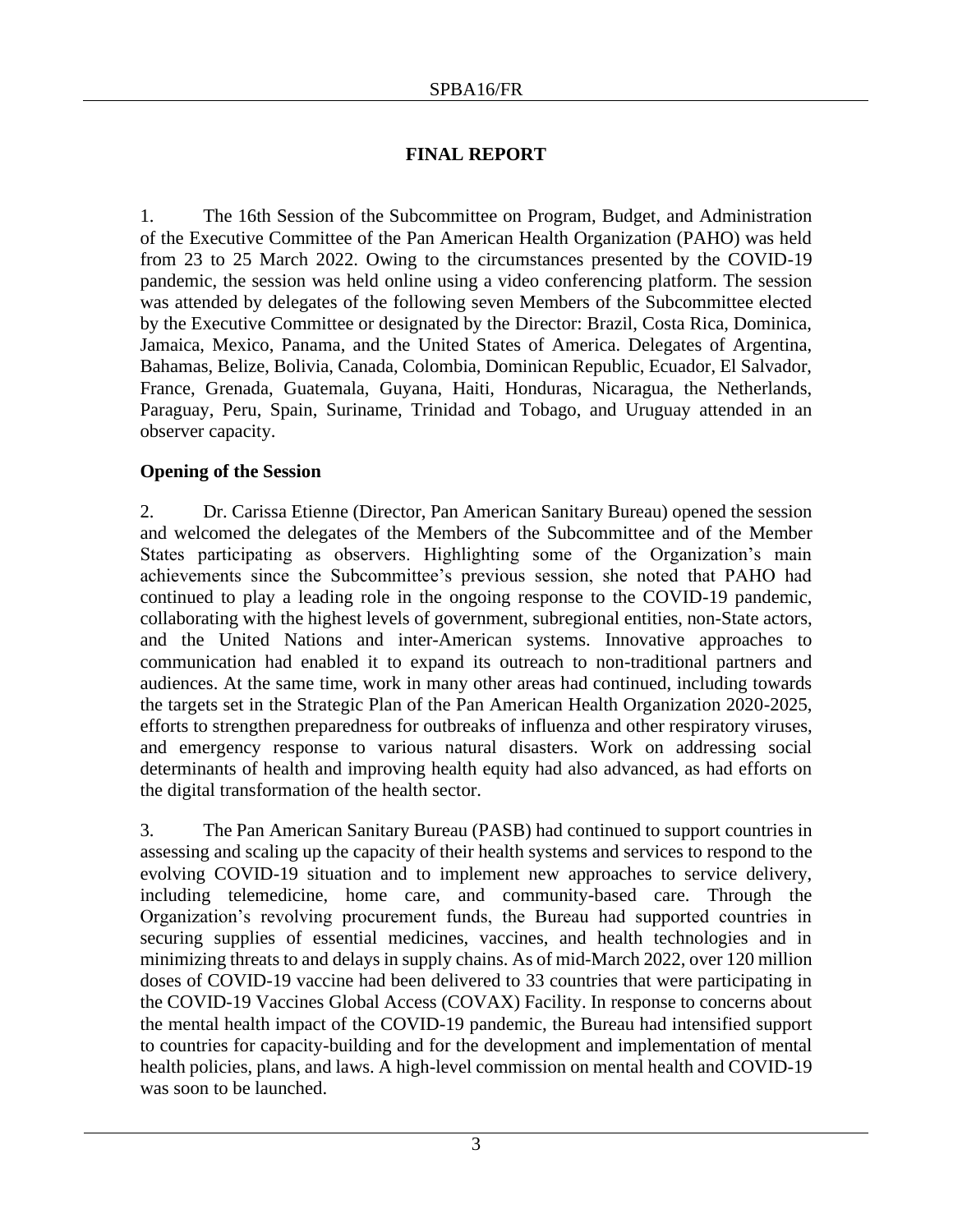4. Although the diversion of resources for the COVID-19 response had strained the Bureau's capacity to respond to other demands for technical cooperation, it had successfully identified and designed alternative strategies and methodologies to support Member States. The Bureau had also reviewed its technical cooperation and administrative and business processes to ensure adaptability and incorporate lessons learned. Work done before the pandemic to improve connectivity and cybersecurity and upgrade computer technology had prepared it to continue operating during pandemic in fully remote fashion. Across the Region of the Americas, important innovations had been implemented and valuable lessons had been learned during the COVID-19 response. With a view to harnessing those innovations and lessons, the Bureau was undertaking an independent evaluation of the response to COVID-19 in the Region.

### **Procedural Matters**

### *Election of Officers*

5. The following Member States were elected to serve as officers of the Subcommittee for the 16th Session:

| <i>President:</i>      | United States of America | (Ms. Adriana Gonzalez)           |
|------------------------|--------------------------|----------------------------------|
| <i>Vice President:</i> | Panama                   | (Dr. Félix H. Correa)            |
| <i>Rapporteur:</i>     | <b>Brazil</b>            | (Mr. Ciro Leal Martins da Cunha) |

6. The Director served as Secretary ex officio, and Ms. Mary Lou Valdez (Deputy Director, PASB) served as Technical Secretary.

### *Adoption of the Agenda and Program of Meetings* **(Documents SPBA16/1, Rev. 1, and SPBA16/WP/1)**

7. The Subcommittee adopted the provisional agenda submitted by the Director (Document SPBA16/1, Rev. 1) without change. The Subcommittee also adopted a program of meetings (Document SPBA16/WP/1).

### **Program Policy Matters**

### *Program Budget of the Pan American Health Organization 2022-2023: Proposed Amendments* **(Document SPBA16/2)**

8. Mr. Rony Maza (Director, Department of Planning, Budget, and Evaluation, PASB) recalled that the PAHO Program Budget 2022-2023, which had been approved by the Directing Council in September  $2021$ ,  $\frac{1}{1}$  had included a budget allocation from the World Health Organization (WHO) for the Region of the Americas amounting to  $$252.6$  million<sup>2</sup>

<sup>1</sup> See *Official Document 363* (2021).

<sup>&</sup>lt;sup>2</sup> Unless otherwise indicated, all monetary figures in this report are expressed in United States dollars.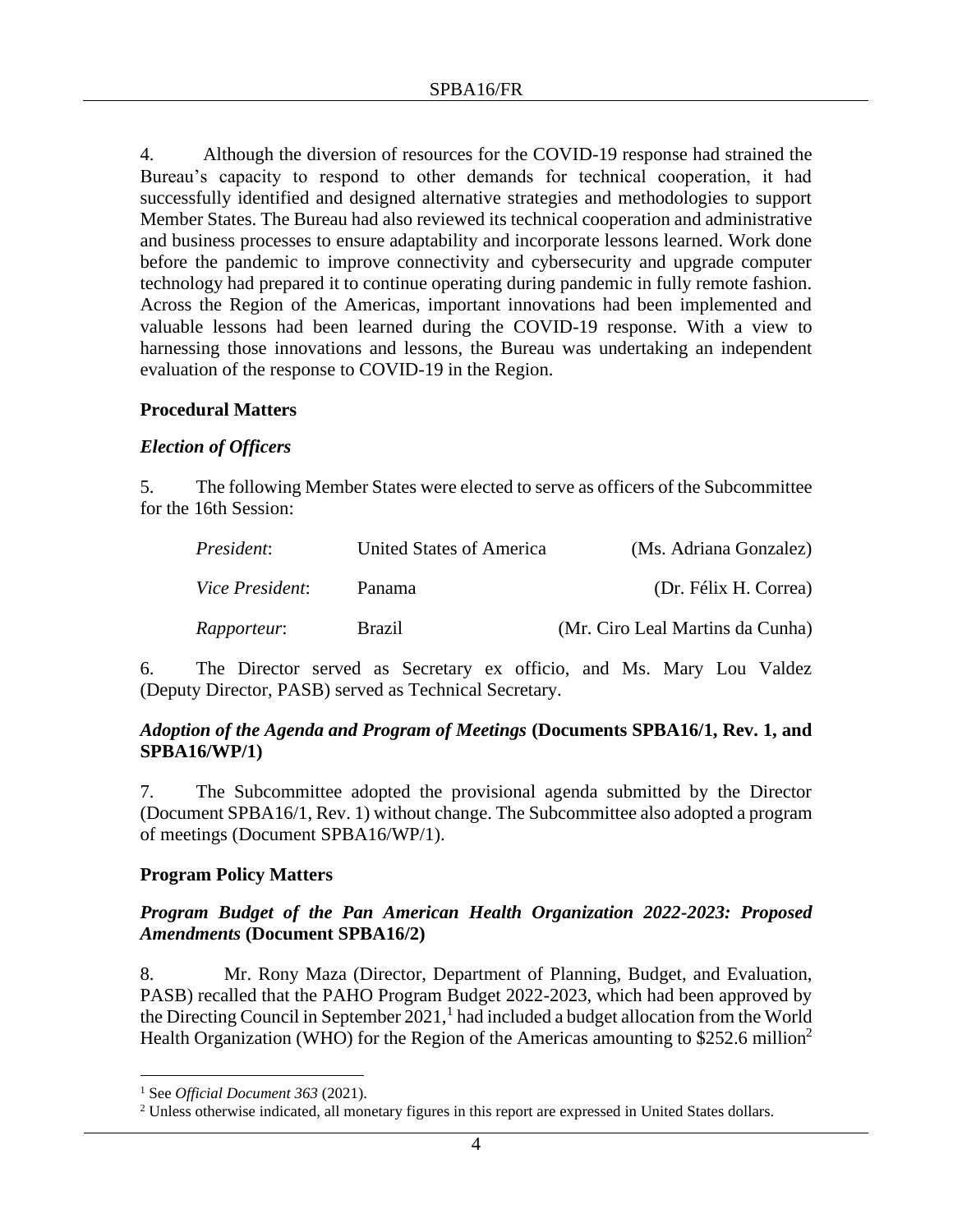for base programs. He also recalled that, pursuant to requests by Member States, the WHO program budget for 2022-2023 was being revised, and reported that an increase of \$25.7 million in the allocation to the Region of the Americas had been proposed, a 28% increase compared with the amount allocated under the 2020-2021 budget. Additional revisions were expected. The corresponding revisions to the PAHO Program Budget 2022-2023 would be presented to Member States following the 75th World Health Assembly, which would take place in May 2022.

9. The Subcommittee took note of the report.

# **Outline of the End-of-biennium Assessment of the PAHO Program Budget 2020-2021/ First Interim Report on the Implementation of the PAHO Strategic Plan 2020-2025 (Document SPBA16/3)**

10. Mr. Rony Maza (Director, Department of Planning, Budget, and Evaluation, PASB) introduced Document SPBA16/3, which described the content and proposed structure of the end-of-biennium assessment of the PAHO Program Budget 2020-2021, which would also serve as the first interim report on the implementation of the PAHO Strategic Plan 2020-2025. He pointed out that the assessment would offer a critical opportunity to take stock of the health gains, gaps, and challenges and lessons learned in the context of the COVID-19 pandemic. It would also serve to guide interventions during the current biennium as the Region continued to respond to the pandemic while implementing the PAHO Strategic Plan 2020-2025 and the Sustainable Health Agenda for the Americas 2018-2030.

11. The assessment would be a joint effort by Member States and the Bureau to measure progress with respect to the indicators defined in the PAHO Strategic Plan 2020-2025. The Bureau expected to complete its part of the assessment by the end of March 2022 and would present its results to the Executive Committee at its 170th Session in June 2022. The joint assessment with Member States would take place between March and May. A draft interim report would be presented to the Executive Committee in June and the full results of the joint assessment would be presented to the 30th Pan American Sanitary Conference in September 2022.

12. In the discussion that followed, delegates expressed agreement with the proposal. They also agreed that the assessment would offer a valuable learning opportunity for both the Bureau and Member States and that it would enhance transparency and accountability and serve to guide the activities to be undertaken during the 2022-2023 biennium. It was pointed out that the Americas was the only WHO region that conducted such joint assessments, and both the Bureau and Member States were encouraged to share the assessment methodology as a good practice for strengthening governance.

13. Mr. Maza said that the joint assessment methodology had been shared with WHO. He thanked Member States in advance for their participation in the assessment and noted that further details on the process would be provided in the near future.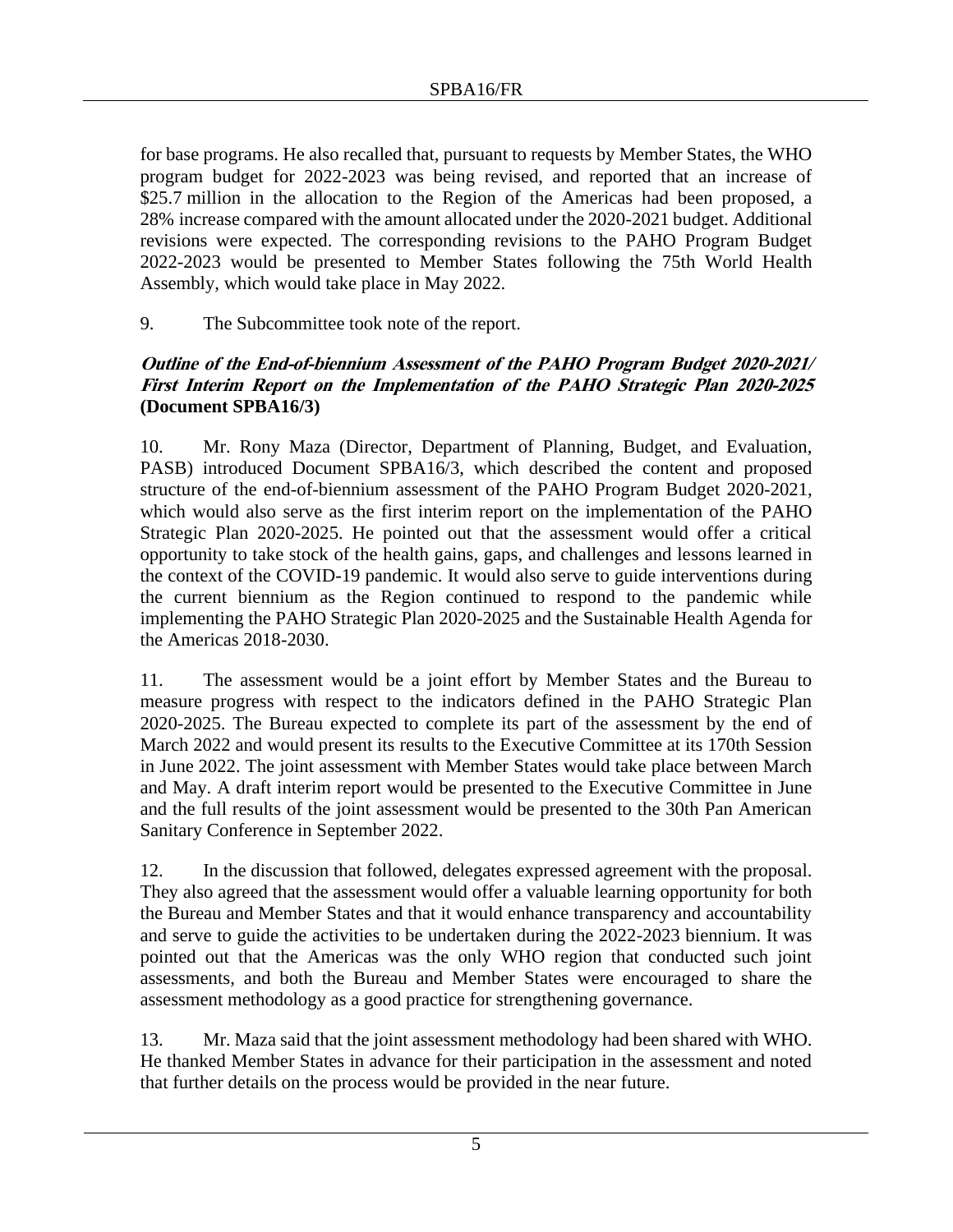14. The Director noted that the Bureau and Member States had built the process of joint assessment together and that the Bureau was grateful for their engagement and collaboration, without which the process could not be completed. The Bureau was well aware that Member States were fully engaged in the COVID-19 response and planning for the future, but she appealed to them to join fully in the assessment, which would contribute to future budgets, planning, and technical cooperation.

15. The Subcommittee took note of the report.

# *Engagement with non-State Actors* **(Document SPBA16/4)**

16. Dr. Heidi Jiménez (Legal Counsel, PASB) introduced Document SPBA16/4, which detailed the steps taken by PAHO to implement the Framework of Engagement with non-State Actors (FENSA), adopted by the PAHO Directing Council in September 2016.<sup>3</sup> She reported that, throughout 2021, the Bureau had continued to work closely with the WHO Secretariat to ensure a coherent and consistent approach to FENSA implementation.

17. In 2021, the Bureau had conducted over 300 standard due diligence and risk assessment reviews, as well as hundreds of simplified reviews of low-risk engagements. The number of reviews had increased significantly every year since 2016, and approximately 95% of all proposed engagements had been approved. Early on in the COVID-19 pandemic, PASB had recognized the need to review potential engagements with non-State actors in an expedited manner. As a result, the Director had authorized a simplified FENSA process in order to respond more rapidly to the COVID-19 pandemic, while ensuring that the Organization's integrity, independence, and reputation were preserved. Model COVID-19 agreements had also been developed to enable the Organization to receive financial and in-kind contributions more expeditiously.

18. The Organization had participated in a number of innovative collaborations with non-State actors during the year. For example, it had worked with social media platforms to disseminate PAHO messaging, promote vaccination, and counter health-related misinformation about COVID-19. It had also collaborated with non-State actors to support access to vaccines, purchase oxygen concentrators, scale up the use of antigen diagnostic tests, and implement public health projects to respond to the emergency, with a particular focus on indigenous communities and migrant populations. In an effort to enhance FENSA, the Bureau would continue to expand training across the Organization in 2022, including through the development of an online training course.

19. The Subcommittee welcomed the Bureau's continued close collaboration with the WHO Secretariat in the implementation of FENSA, with one delegate pointing out that FENSA not only protected PAHO, but also provided clear guidance to non-State actors on their interactions with the Organization. The resumption of training on FENSA was also welcomed. The importance of due diligence and risk assessment was emphasized. One delegate asked whether all new proposed engagements had undergone the same

<sup>&</sup>lt;sup>3</sup> See Document CD55/8, Rev. 1, and Resolution CD55.R3 (2016).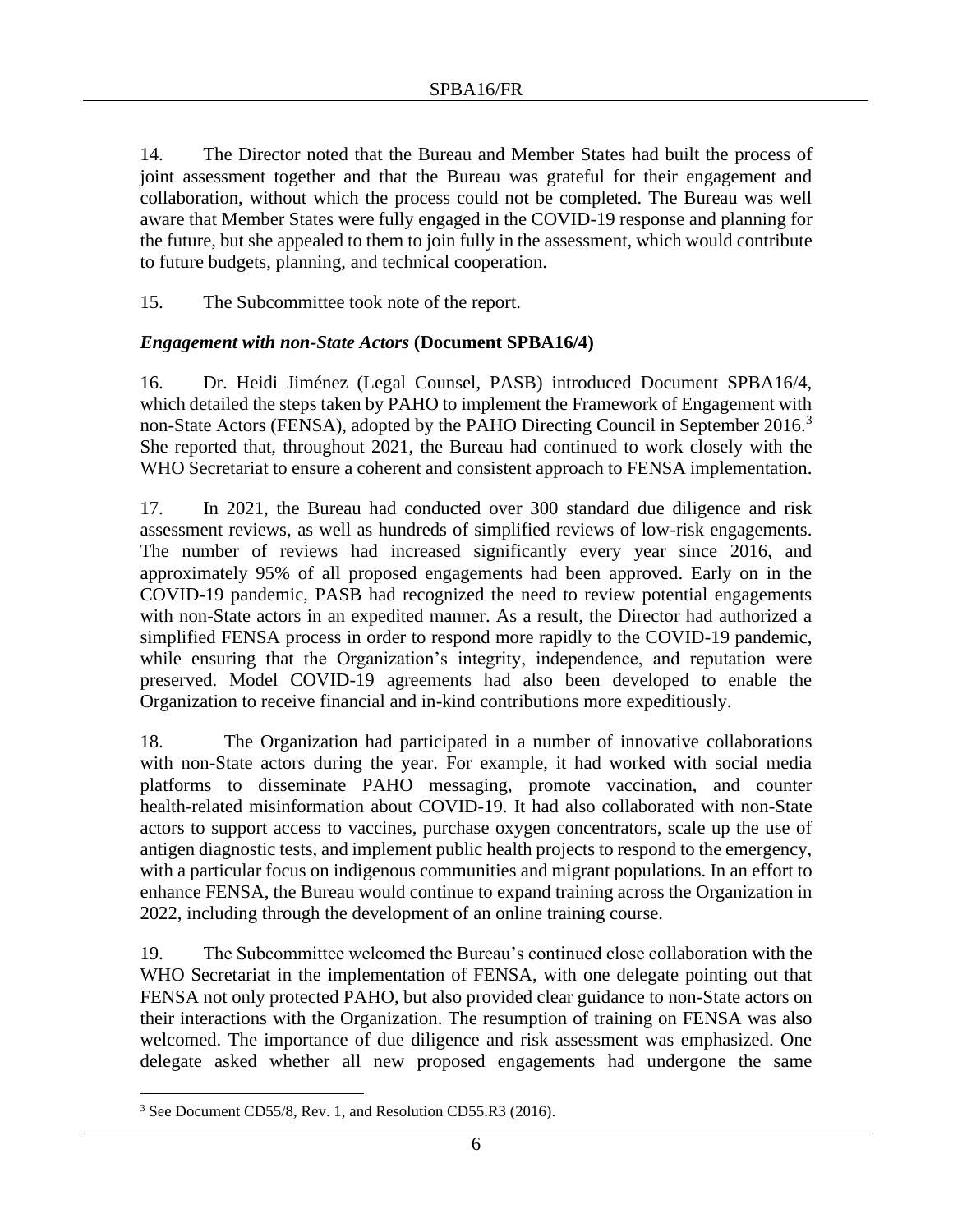streamlined review process and whether the Bureau intended to evaluate lessons learned from the streamlined process and identify successes and challenges that might apply to engagement with non-State actors in the post-pandemic period. Another delegate stressed that it was important to devote as much time to due diligence as was needed to avoid risks to the Organization's independence, integrity, and reputation. The Bureau was asked to include details on the review process in the report to be presented to the Executive Committee, including the primary reasons for which engagement had not been recommended. It was also suggested that the report should include a list of the non-State actors that had contributed to the work of the Organization.

20. Additional information on the Bureau's capacity to sustain the current increased levels of engagement with non-State actors was requested. Information was also requested about the role played by the Ethics Office in mitigating risks to the Organization's reputation, particularly with regard to conflicts of interest, and whether the Office was involved in the development of FENSA training. In addition, the Bureau was asked to provide insight into the possible reasons for the decrease in the participation by representatives of non-State actors at Directing Council sessions.

21. In response, Dr. Jiménez said that the Bureau would be pleased to include more details on the review process in the report to be presented to the Executive Committee. She explained that in most cases, proposed engagements had been declined because the non-State actors involved had ties to the tobacco industry or had had other conflicts of interest, such as promoting unhealthy nutritional habits. Others had been found to be under investigation for fraud or had provided questionable data in their financial reports. In all cases, the Bureau weighed the risks and benefits of engagement and erred on the side of caution.

22. In order to meet the increased demand for review during the pandemic in the context of the Organization's static budget, the Bureau had developed various tools meant to reduce the number of consultations and facilitate work with non-State actors. It was also promoting FENSA training, including online training. The Bureau intended to evaluate the lessons learned from that process as soon as possible and would report the results to Member States. With regard to the role of the Ethics Office, she noted that the Office was concerned mainly with internal conflicts of interest and the conduct of PASB staff members, whereas FENSA addressed potential conflicts of interest with external actors. However, the Office of the Legal Counsel, which served as the FENSA focal point, coordinated closely with the Ethics Office if any issues related to the ethical conduct of PASB staff were identified in the course of due diligence reviews. Noting that the participation of non-State actors in the Directing Council sessions had remained consistent from 2020 to 2021, she suggested that such participation might have been somewhat lower than in earlier years owing to the COVID-19 pandemic and the virtual meeting format.

23. The Director added that there had been a marked increase in engagement with non-State actors during the COVID-19 pandemic and noted that the Organization had become more adept at reaching out to a wider array of non-State actors, including those in the private sector, as such actors could enhance many PAHO programs to promote health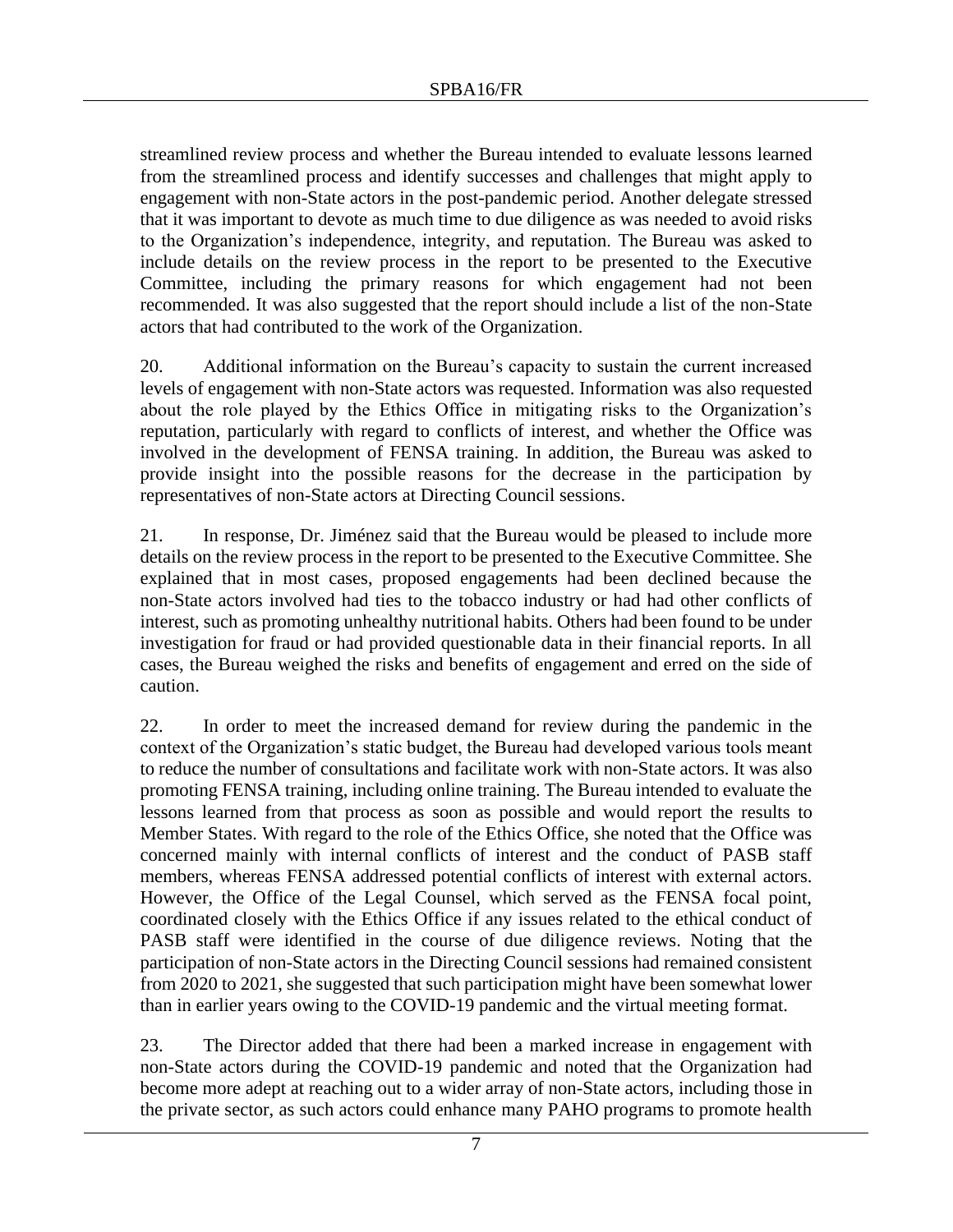and well-being—for example through social media outreach. She confirmed that the Bureau would present an evaluation of the lessons learned from the streamlined review process in 2023. She also noted that the Office of the Legal Counsel had worked tirelessly to meet the increased demand for non-State actor engagements in the context of the pandemic, despite staffing challenges.

24. The Subcommittee took note of the report.

# *Non-State Actors in Official Relations with PAHO* **(Document SPBA16/5)**

25. Ms. Regina Campa (Advisor, Department of External Relations, Partnerships and Resource Mobilization, PASB) recalled that official relations between PAHO and non-State actors were based on a three-year collaboration plan developed and agreed upon jointly by the non-State actor and the Bureau. The three-year plans were structured in accordance with the PAHO Strategic Plan and could not be primarily of a commercial or for-profit nature. She reported that one application had been received from a non-State actor seeking to enter into official relations with PAHO. In addition, seven non-State actors in official relations were due for their triennial review.

26. The Bureau had analyzed the application of the Clinical and Laboratory Standards Institute in accordance with FENSA and determined that it met the requirements for admission into official relations with PAHO. It therefore recommended that the Institute's application be approved. The Bureau also recommended the continuation of relations with six of the non-State actors due for triennial review and the discontinuation of official relations with one non-State actor, with which an agreed plan of work had not been identified.

27. The Subcommittee held a closed meeting in order to consider the recommendations on each non-State Actor. Having reviewed the confidential information provided by the Bureau, the Subcommittee decided to recommend to the Executive Committee that it approve the admission of the Clinical and Laboratory Standards Institute into official relations with PAHO and the continuation of official relations between PAHO and the Healthy Caribbean Coalition, the Inter-American Society of Cardiology, the Latin American Association of Pharmaceutical Industries, the Latin American Confederation of Clinical Biochemistry, the Mundo Sano Foundation, and the World Resources Institute Ross Center for Sustainable Cities. The Subcommittee also recommended the discontinuation of official relations with the Latin American and Caribbean Women's Health Network.

28. The President announced that the Subcommittee's recommendations would be submitted to the 170th Session of the Executive Committee in the form of a proposed resolution.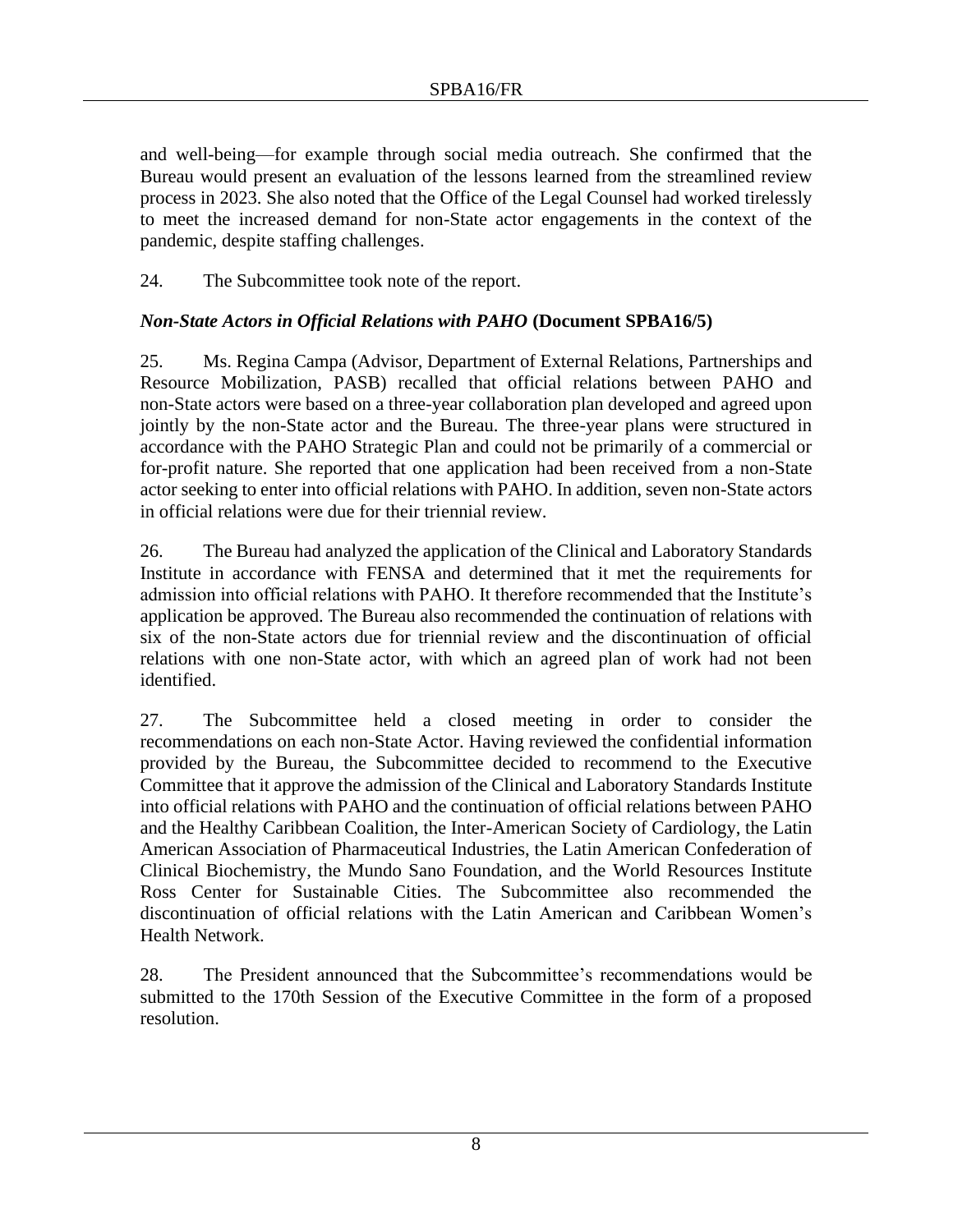# *Appointment of One Member to the Audit Committee of PAHO* **(Document SPBA16/6)**

29. Dr. Heidi Jiménez (Legal Counsel, PASB) provided a brief overview of the work of the Audit Committee and drew attention to its Terms of Reference, which appeared as an annex to Document SPBA16/6. She noted that, under those Terms of Reference, the three members of the Audit Committee were elected by the Executive Committee and served no more than two full terms of three years each. As the term of office of one member would end in June 2022, it would be necessary for the Executive Committee to fill the upcoming vacancy at its 170th Session in June. In accordance with the process for identifying candidates for Audit Committee membership, the Director had updated the roster of qualified potential candidates to fill Audit Committee vacancies and developed a shortlist for consideration by the Subcommittee, which was asked to recommend a candidate to the Executive Committee. The relevant documentation on the candidates had been distributed to the Members of the Subcommittee.

30. The Subcommittee decided to establish a working group consisting of the delegates of Costa Rica, Jamaica, and the United States of America to review the list of candidates proposed by the Director. Subsequently, Mr. James P. Shuster (United States of America), Chair of the working group, reported that the working group had evaluated the four proposed candidates on the basis of the criteria for membership set out in Section 4 of the Terms of Reference and had selected five critical factors for ranking them. Each member of the group had ranked each of the candidates separately, the scores had then been consolidated and the individual results averaged. Mr. Alan Siegfried had been unanimously selected as the candidate to be recommended for appointment to the Audit Committee.

31. The Director expressed gratitude to Mr. Siegfried for his contributions during his first term on the Audit Committee and pledged that the Bureau would continue to work closely with the Audit Committee and address its recommendations promptly.

32. The Subcommittee endorsed the working group's recommendation. The President announced that the recommendation would be communicated to the Executive Committee.

### **Administrative and Financial Matters**

### *Overview of the Financial Report of the Director for 2021* **(Document SPBA16/7)**

33. Mr. Xavier Puente Chaudé (Director, Department of Financial Resources Management, PASB) presented the overview of the financial report of the Director for 2021, noting that the financial statements were still being audited by the Organization's External Auditor, the National Audit Office (NAO) of the United Kingdom of Great Britain and Northern Ireland. He added that, for reasons related to the COVID-19 pandemic, the NAO had indicated that it expected to complete its audit report near the end of April, rather than during the first half of April, as was customary. Mr. Puente Chaudé also noted that the financial report for 2021, like the report for 2020, reflected the Organization's activities during a difficult year, marked by the ongoing battle against the COVID-19 pandemic and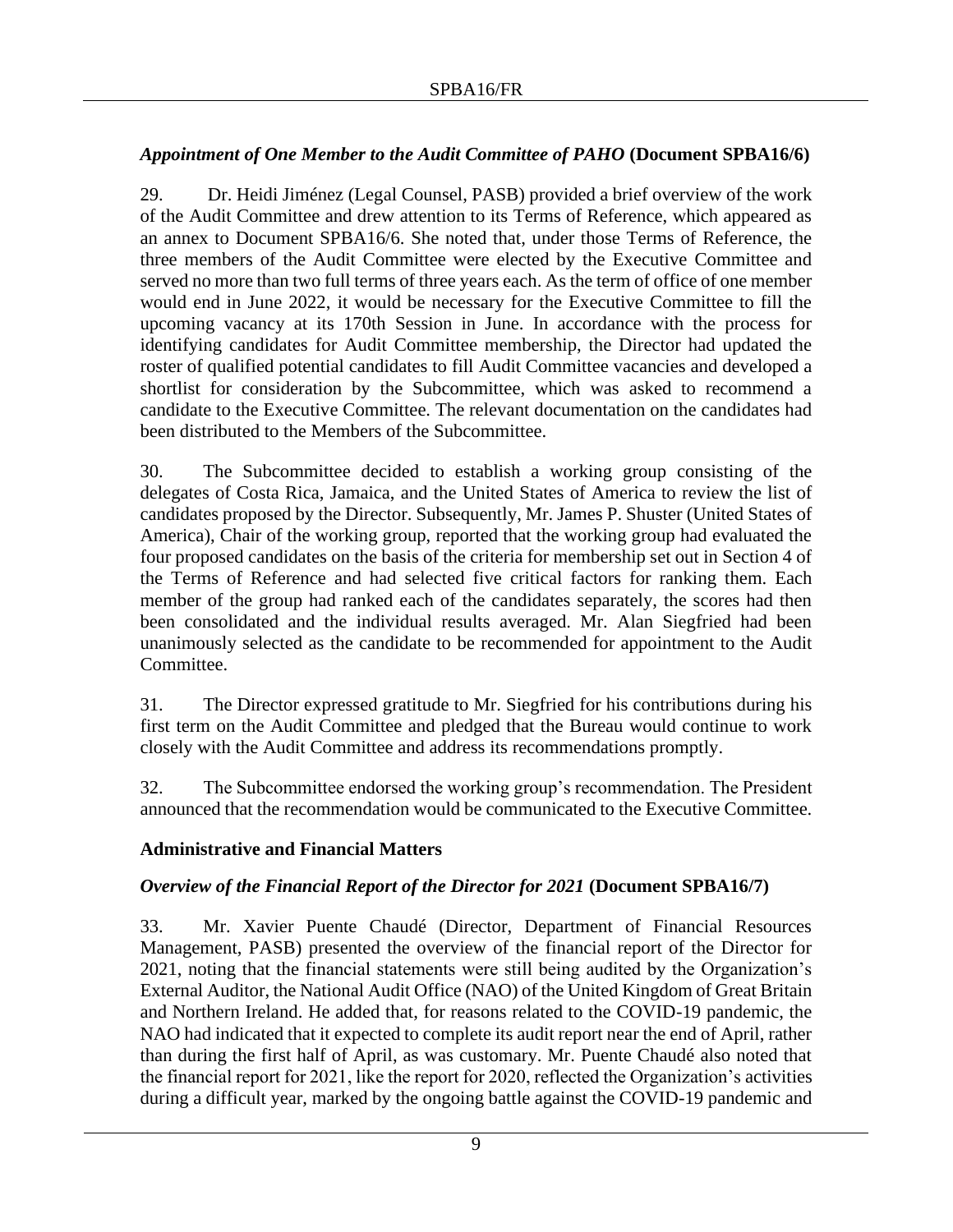the impact of significant delays in the receipt of assessed contributions from Member States.

34. Highlighting the main trends with regard to revenue and expenditure, he reported that the unaudited preliminary figures showed that the Organization's total consolidated revenue in 2021 had amounted to \$1,794 million, a 34% increase with respect to 2020, due to substantial increases in revenue from procurement on behalf of Member States and extraordinary voluntary contributions for emergencies. Program budget revenue had grown from \$338.7 million in 2020 to \$362.4 million in 2021, owing to an increase in PAHO and WHO voluntary contributions. The growth in voluntary contributions, in turn, had been due to a sharp increase in contributions related to the COVID-19 emergency, which had totaled \$181 million in the 2020-2021 biennium compared with \$27 million in the 2018-2019 biennium. Procurement revenue had totaled \$1,349 million, the largest amount in the Organization's history. Procurement through the Revolving Fund for Access to Vaccines (the Revolving Fund) had accounted for the largest share of procurement revenue, although revenue from the Revolving Fund for Strategic Public Health Supplies (the Strategic Fund) had risen considerably in comparison with 2020 and earlier years as a result of growth in procurement of COVID-19 supplies.

35. Assessed contributions had remained unchanged for more than a decade, which in real terms meant that they had declined. Current-year assessed contributions collected in 2021 had totaled \$42.1 million, which was a slight improvement over 2020, but amounted to less than half of the committed amount as of 1 January 2021. A total of 22 Member States had paid their assessed contributions for 2021 in full, nine had made partial payments, and 11 had made no payments. The total balance outstanding at year's end had been \$74.8 million, which was less than in 2020, thanks to the collection of a slightly larger amount of prior years' assessed contributions. Nevertheless, the amount outstanding at the end of 2021 was nearly double the amount outstanding in the period 2015-2018 and three times the amount outstanding in 2011. The delays in payment of assessed contributions had, for the third year in a row, negatively impacted on the Bureau's ability to implement the Organization's program budget and respond to the COVID-19 pandemic. As a result of the delays, the Bureau had also been forced to use the entirety of the balance in the Working Capital Fund and to borrow from other unrestricted funds.

36. The unaudited preliminary figures showed that total consolidated expenditures for 2021 had amounted to \$1,785 million, in comparison with \$1,336 million in 2020. Purchases of supplies, commodities, and materials had accounted for the largest share of spending, virtually all of which had been related to procurement on behalf of Member States. Staff and other personnel costs had decreased from \$181.5 million in 2020 to \$153.5 million in 2021, while contractual services had increased from \$85.4 million to \$158.8 million, as a result of the hiring of consultants to assist in the response to the pandemic. Income during the 2020-2021 biennium had exceeded expenditure, leaving a budget surplus of approximately \$24.5 million for the biennium (see paragraphs 44 to 47 below). The surplus was attributable to the impact of the delays in the receipt of assessed contributions and the measures adopted to ensure liquidity for the Organization.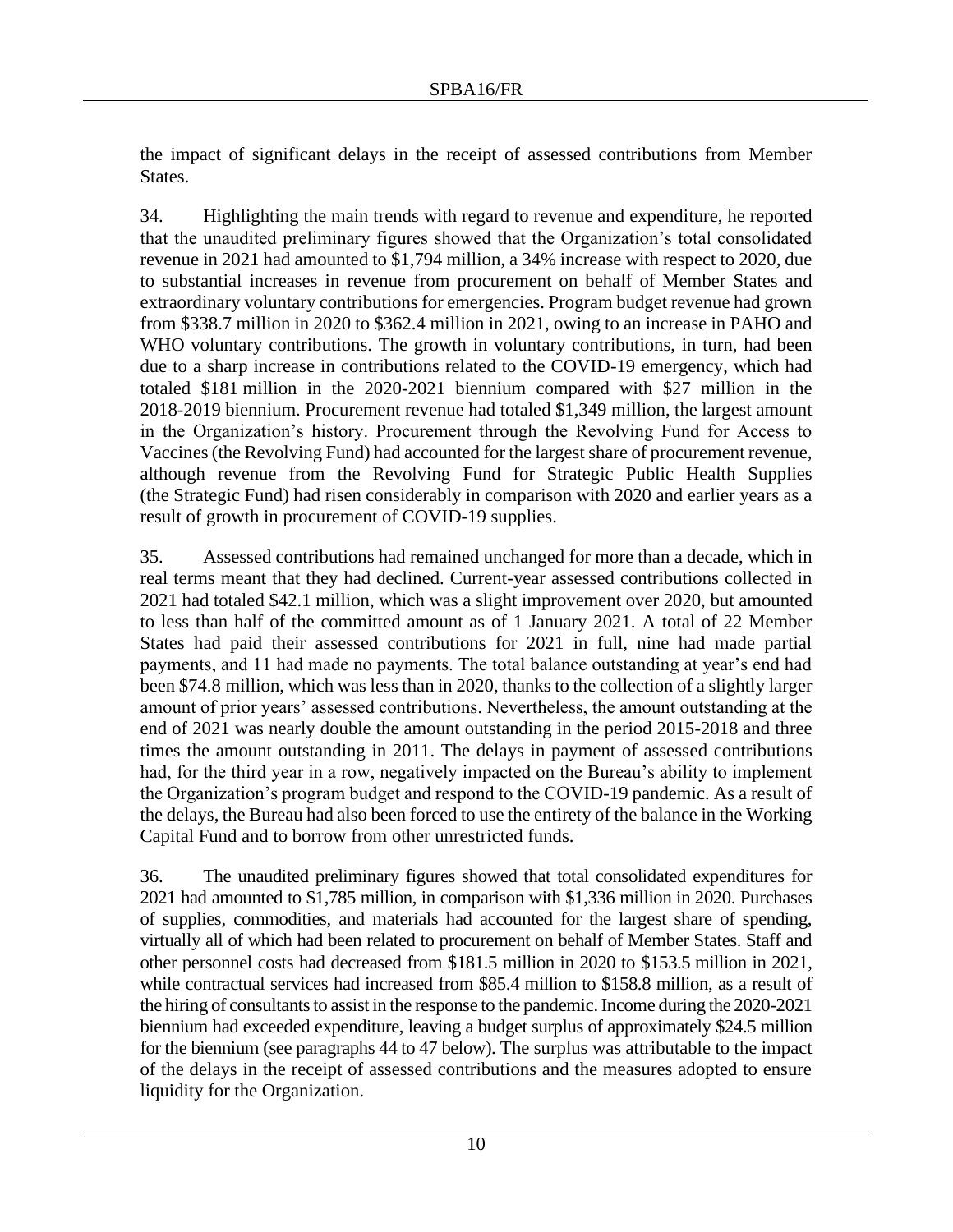37. In the discussion that followed, the Bureau was asked to comment on the possible reasons for the delays in payment of assessed contributions and on the steps it had taken to improve the collection rate. It was also asked to ensure that the financial report included details on expenditures for the year, including information on the areas most affected by the increases in spending and on the sources of funding for those increases. Information on expected expenditures and sources of funding in 2022 was also requested. Gratitude was expressed to those Member States that had met their financial obligations to the Organization in 2021, despite the challenges presented by the COVID-19 pandemic.

38. Mr. Puente Chaudé said that the financial report would include full details on both revenue and expenditure and would also provide comparisons with the figures for 2020 and earlier years. While the financial report would not include projections for 2022, that information was available in the Organization's program budget for 2022-2023. Regarding efforts to collect assessed contributions, he explained that the Bureau sent out periodic reminders informing Member States of the amounts due. The PAHO/WHO representatives also conveyed such information in their meetings with national health authorities. The Bureau did not normally seek any explanation for delays in payment, but some national authorities had indicated that the delays were related to internal procedures or other domestic matters.

39. The Director noted that the Organization had been obliged to deal with the pandemic at the same time that it was suffering a significant financial crisis that had resulted in staff reductions. It had therefore been necessary to engage consultants and other short-term staff to enable many activities to be carried out. The situation with regard to collection of assessed contributions had not improved, despite the Bureau's repeated appeals to Member States for prompt payment. The Bureau had therefore stepped up its efforts to mobilize voluntary contributions in order to be able to fund its work. It was grateful for the generosity of the donors that provided such contributions and to Member States for their efforts to ensure that the Region received a larger share of WHO voluntary contributions. Nevertheless, assessed contributions remained the pillar of the Organization's budget.

40. The Subcommittee took note of the report.

# *Update on the Appointment of the External Auditor of PAHO for 2024-2025 and 2026-2027* **(Document SPBA16/8)**

41. Mr. Xavier Puente Chaudé (Director, Department of Financial Resources Management, PASB) recalled that the mandate of the current External Auditor was set to expire in 2023. In accordance with established procedures, the Bureau would initiate the process of requesting nominations from Member States, Participating States, and Associate Members for the position of External Auditor for the 2024-2025 and 2026-2027 bienniums. Mr. Puente Chaudé also noted that proposed amendments to the Financial Regulations of PAHO would change the provisions regarding the term limit of the External Auditor (see paragraphs 50 to 54 below).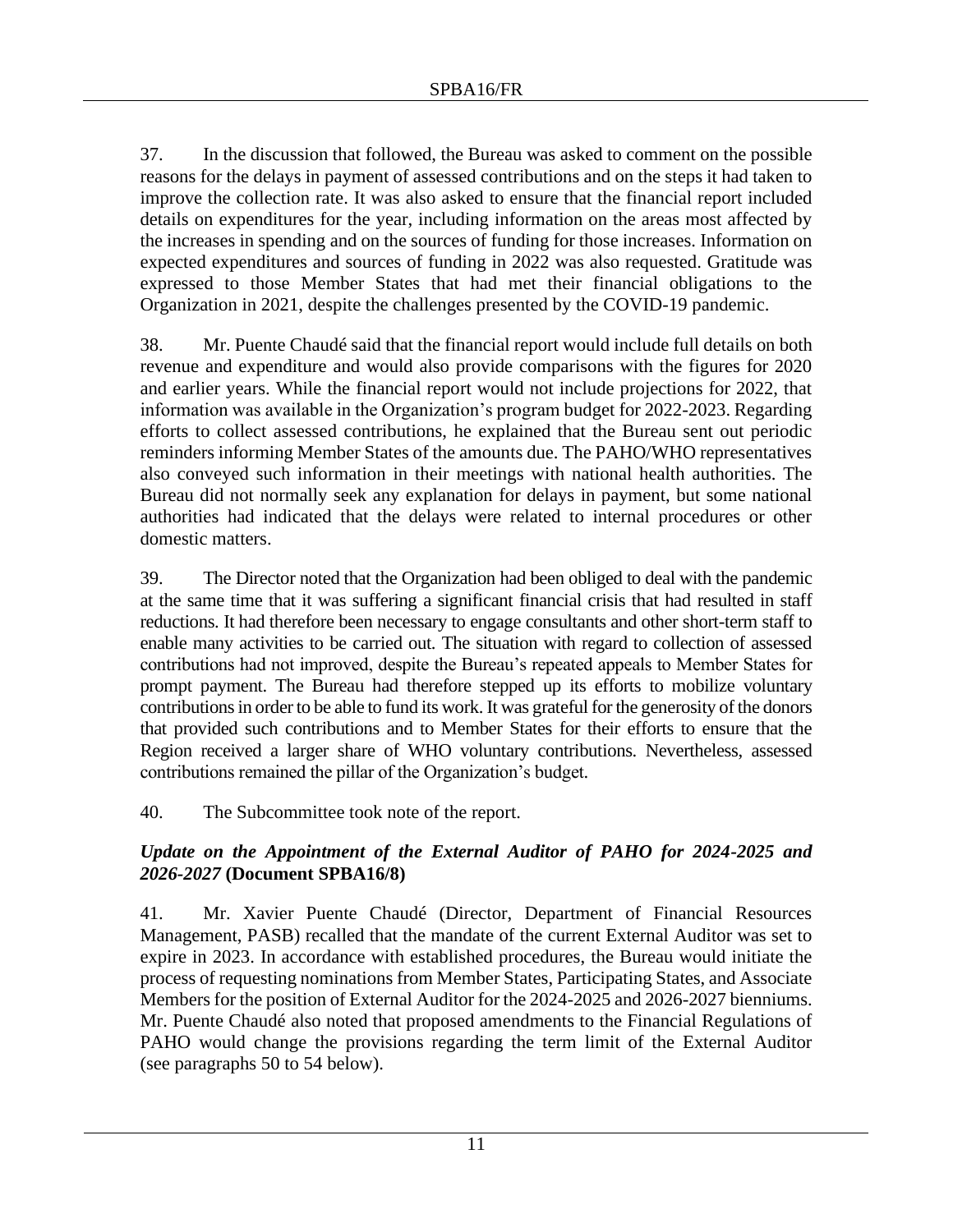42. The Director encouraged Member States to submit nominations to ensure that there was an adequate number of suitable candidates for the position of the External Auditor.

43. The Subcommittee took note of the report.

# *Programming of the Budget Surplus* **(Document SPBA16/9)**

44. Mr. Rony Maza (Director, Department of Planning, Budget and Evaluation, PASB) drew attention to Financial Regulation 4.6, under which any budget surplus was allocated to the Working Capital Fund whenever the balance in that Fund was below its approved level. Accordingly, upon completion of the audit of the 2021 financial statements, \$21.3 million of the estimated budget surplus of \$24.6 million would be moved to the Working Capital Fund. It was proposed that the remaining \$3.3 million be moved to the Master Capital Investment Fund, with \$2.3 going to the Real Estate Maintenance and Improvement Subfund and \$1 million to the Information Technology Subfund.

45. In the ensuing discussion, support was expressed for the proposed allocation of the budget surplus, with one delegate noting the importance of replenishing the Working Capital Fund to address the chronic delays in the payment of assessed contributions. The Bureau was asked to explain the reasons that accounted for the budget surplus in the document to be presented to the Executive Committee in June 2022.

46. Mr. Maza said that the document to be submitted to the Executive Committee would include more details on the budget surplus, which was largely the result of delays in the receipt of assessed contributions. He reaffirmed that some of the surplus would be used to replenish the Working Capital Fund, which had been used to mitigate the negative impacts of those delays.

47. The Subcommittee endorsed the proposed allocation of the budget surplus.

# *Amendments to the Financial Regulations and Financial Rules of PAHO* **(Document SPBA16/10)**

48. Mr. Xavier Puente Chaudé (Director, Department of Financial Resources Management, PASB) recalled that, in previous sessions of the Governing Bodies, various Member States had recommended stipulating a term limit for the appointment of PAHO's External Auditor in order to align with existing best practices in other international organizations. He noted that, historically, the Bureau had recommended the appointment of an External Auditor for two bienniums, with the option to extend for one additional biennium, resulting in a de facto limit of six years. The proposed amendment to Financial Regulation 14.1 stipulated an initial term limit of four years with the option to extend the mandate for two additional years, for a total term limit of six years, thereby aligning with both the Organization's previous practice and current international best practices.

49. In the ensuing discussion, one delegate noted that the proposed change aligned with the recommendations from the United Nations Joint Inspection Unit and welcomed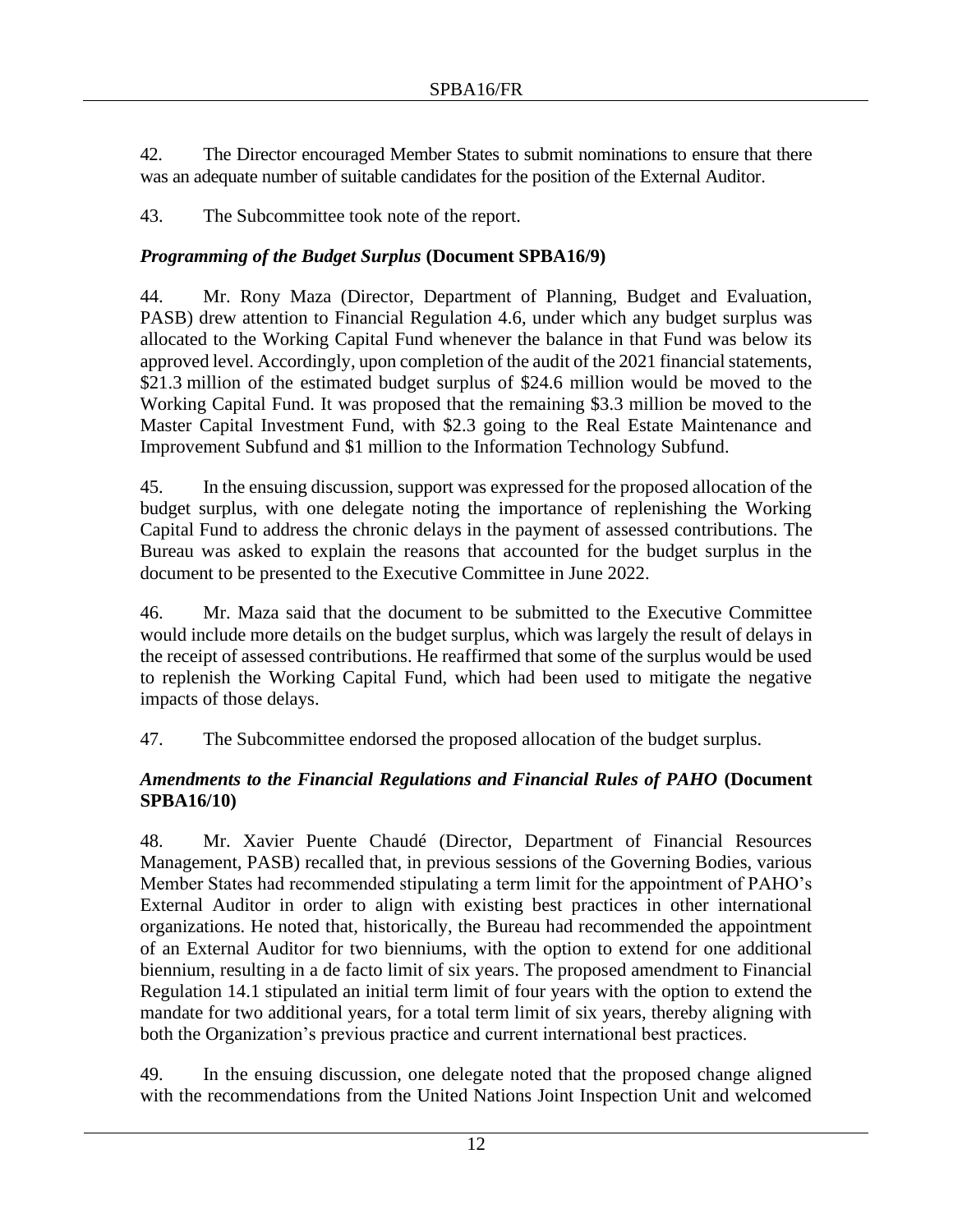the incorporation of such best practices in financial management. Another delegate requested more information on the origin of the best practices mentioned, noting that, while the proposed change might improve objectivity, it could also be argued that an External Auditor with extensive knowledge of PAHO could provide more appropriate and relevant recommendations. A third delegate questioned the inclusion of the phrase "unless otherwise approved by the Conference or the Directing Council" in the proposed amendment, pointing out that such wording implied that the Governing Bodies might extend the appointment of the External Auditor beyond the six-year maximum term, contrary to international best practices.

50. Mr. Puente Chaudé explained that establishing term limits for auditors was considered a good practice by the United Nations and in the private sector. The typical term limit was long enough to allow auditors to gain an understanding of the organization but not so long that they might become complacent. A new auditor could examine the accounts from a fresh perspective, which could be to the Organization's benefit. With regard to the possibility of extending the mandate of the External Auditor beyond six years, he recalled that there had been times in the past when no viable candidates for the position had been nominated. In such cases and under other exceptional circumstances, the most logical course of action would be to extend the term of the existing External Auditor.

51. The Director felt that it was prudent to allow the Directing Council or the Pan American Sanitary Conference to extend the term of the External Auditor by two years when circumstances warranted an extension. For such action to be taken, however, the possibility of an extension must be stipulated in the Financial Regulations.

52. The Subcommittee took note of the report.

# *Amendments to the Pan American Sanitary Bureau Staff Regulations and Rules*  **(Document SPBA16/11)**

53. Dr. Luz Marina Barillas (Director, Department of Human Resources Management, PASB) explained that the amendments to the PASB Staff Rules reflected recommendations made by the International Civil Service Commission (ICSC) to the United Nations General Assembly in the light of experience and good human resources management practices. The amendments were made to maintain consistency in conditions of employment between PAHO and other organizations in the United Nations common system.

54. Following ICSC recommendations, the United Nations General Assembly had approved an increase of 0.92% to the base salary scale for the professional and higher categories, which would also apply to the posts of Director, Deputy Director, and Assistant Director of PASB. The increase had been implemented on a no-loss/no-gain basis, thus resulting in no change in net pay. The adjustment would have a financial impact of approximately \$494,000 per year for the United Nations system as a whole and of less than \$10,000 per year for PAHO. The United Nations General Assembly had also approved a recommendation by the ICSC to adjust the education grant benefit. That change would have a financial impact of approximately \$6.55 million per year for the United Nations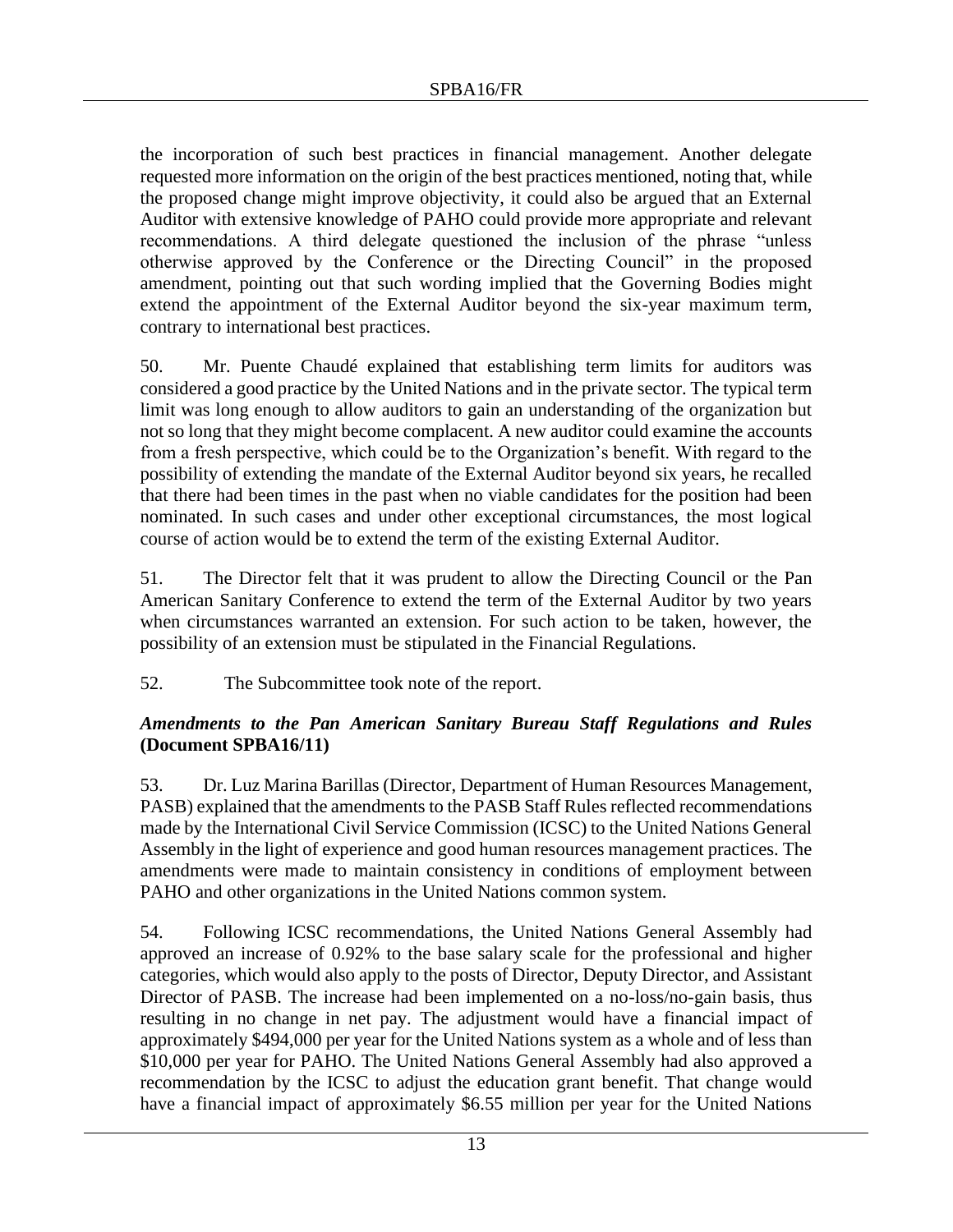system as a whole; based on figures for 2021, the impact on PAHO was estimated at about \$255,000.

55. The Bureau had deemed it necessary to revise Staff Rule 420.2 and all related provisions in order to eliminate the terms "service appointment" and "career service appointment," as such open-ended positions had not been offered since 1994. The Bureau had also made several editorial amendments to update terminology in several staff rules.

56. In the discussion that followed, a delegate drew attention to Resolution EB150.R8, adopted by the WHO Executive Board at its 150th Session, concerning the salaries of staff in ungraded posts, and requested that the document to be presented to the Executive Committee make reference to that resolution in order to reflect the collective decision-making process that took place at the World Health Assembly in connection with the personnel-related recommendations of the United Nations.

57. Dr. Barillas said that the document to be prepared for the Executive Committee would be revised as requested.

58. The Subcommittee took note of the report.

# *Human Resources Management in the Pan American Sanitary Bureau* **(Document SPBA16/12)**

59. Dr. Luz Marina Barillas (Director, Department of Human Resources Management, PASB), introducing the report on human resources management, noted that the Bureau personnel had shown an unwavering commitment to cooperation with Member States during the COVID-19 pandemic. Mindful of its duty of care, the Bureau had instituted a number of measures to support staff during the pandemic, including teleworking arrangements, enhanced sick leave benefits and counselling services.

60. Summarizing the content of the report, Dr. Barillas said that in 2021 the Bureau had focused its efforts on high-priority activities aligned with the three pillars of its human resources strategy, the People Strategy 2.0: agility, functional optimization, and innovation. Regarding PASB staffing statistics, she reported that the Bureau had increased the number of contingent workers to 1,581 (67% of its total workforce). This represented an increase of 85.95% in the number of contingent workers since 2017. Consultants and other contingent workers had enabled PASB to respond to the needs of Member States during the emergency and had been essential for continuing operations. The Bureau recognized that reliance on such workers to deliver technical cooperation entailed risks; however, financial uncertainty had prevented it from entering into long-term commitments with new fixed-term staff.

61. In terms of gender parity, 51% of the workforce in fixed-term positions were women, and there had been a 9% increase in the number of women serving as heads of PAHO/WHO representative (PWR) offices. However, there had been no change in the number of women in P4 and P5 posts and a decrease of 1% in the number of women in P6,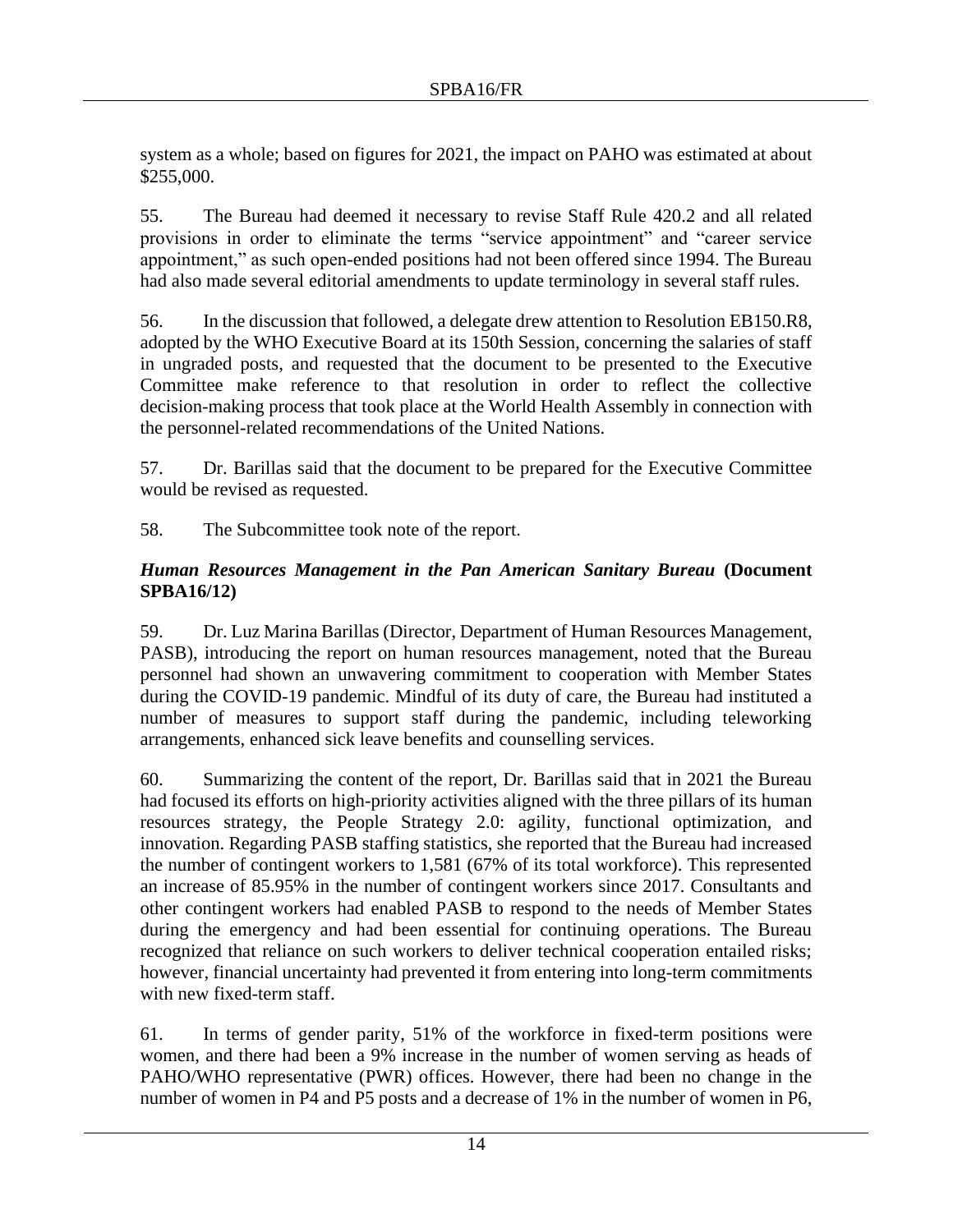D1, and D2 posts. Dr. Barillas reported that there had been five confirmed cases of wrongdoing involving professional staff in 2021, including one case of harassment; disciplinary and/or administrative actions had been taken in all cases.

62. In the Subcommittee's discussion of the report, delegates applauded the dedication and commitment of the PASB staff, who continued to collaborate with Member States, despite the ongoing challenges related to the pandemic. The Bureau's support for staff during the pandemic was also applauded. However, delegates expressed concern over the increase in the number of contingent workers. The Bureau was asked to comment on what plans were envisaged to achieve a better balance of fixed-term staff and contingent workers. Information was sought on the impact of teleworking during the pandemic in terms of overhead costs and productivity and on the extent to which teleworking might continue in the post-pandemic context. Delegates also requested more information about the findings of the skills and competencies gap analysis.

63. The Bureau was encouraged to continue working towards increasing the proportion of women in high-level positions, especially at grade D1. Delegates expressed concern over incidents of sexual exploitation and abuse by personnel working for the WHO emergencies program and requested information on how the WHO Management Response Plan on the matter was being implemented at the regional level. The screening of United Nations personnel for previous instances of sexual exploitation, abuse, or harassment was considered a positive step, but it was suggested that additional measures should be put in place to screen applicants without a history in the United Nations system.

64. The updated policy on consultants was welcomed, as was the revised policy on interns. With regard to the latter, it was pointed out that internships offered the Organization the possibility to benefit from the up-to-date abilities of young professionals. The decision to offer virtual internships, which would promote flexibility, accessibility, and inclusion, was commended.

65. Dr. Barillas thanked Member States for their recognition of the Organization's work during the pandemic. Regarding the balance between fixed-term and contingent workers, the Bureau recognized that fixed-term staff bore the responsibility for developing programs and providing technical cooperation, and had resumed hiring some fixed-term staff in the second half of 2021, when finances had improved somewhat. She stressed, however, that predictable financing was key to enabling the Bureau to rebalance the workforce and sustain a flow of talent that responded to the Organization's needs.

66. The Bureau continued striving to improve gender equality through the implementation of a new mentorship program and policies favoring a better work-life balance, among other measures. The Bureau had also significantly strengthened its policies on standards of conduct, particularly those relating to sexual exploitation, abuse, and harassment. It was exploring a possible arrangement with the United Nations for screening job applicants who had no history of employment with the United Nations. A new teleworking policy, which would allow all staff to increase teleworking days, would go into effect after the COVID-19 emergency ended. She noted that the new policy had been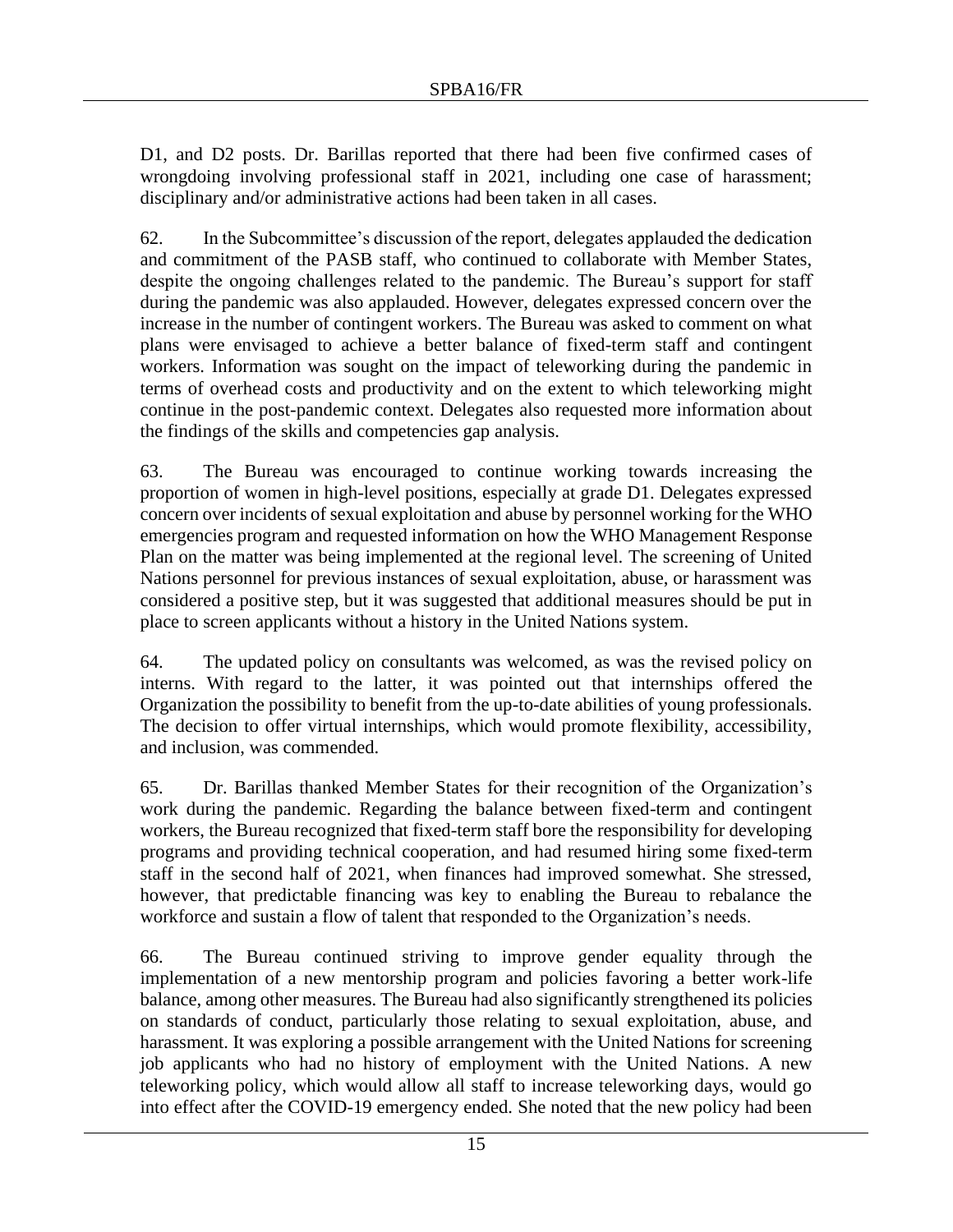informed by a survey of staff and supervisors, which had determined that productivity had not decreased as a result of teleworking; indeed, in some cases, it had increased.

67. The Director observed that staff were the greatest asset of any organization, but especially an organization that delivered technical cooperation. She paid tribute to the Bureau staff for their dedication in responding to the COVID-19 pandemic while continuing also to deliver technical cooperation in other areas. She pointed out that the staff had persisted even when their jobs were in jeopardy as a result of the financial crisis. She assured Member States that the Bureau was working assiduously to achieve gender balance. She stressed that the Bureau took sexual exploitation, abuse, and harassment very seriously. A policy had been launched in the Region before the incidents involving WHO personnel, but it had been reviewed in light of the new WHO policy following those incidents. Additionally, the Bureau had a mandatory online training course and was exploring other avenues for raising awareness of the issue among staff.

68. The Subcommittee took note of the report.

# *Update on the Master Capital Investment Fund* **(Document SPBA16/13)**

69. Ms. María Teresa Angulo (Director, Department of General Services Operations, PASB) presented an update on the status of the Master Capital Investment Fund and its five subfunds. She noted that Document SPBA16/13 provided details on each subfund for 2021, including their net balances. As of 31 December 2021, the overall balance of the Master Capital Investment Fund had stood at \$17.9 million, while the balance in the Reserve for the Master Capital Investment Fund had been \$2 million.

70. She reported that the Real Estate Maintenance and Improvement Subfund had been utilized to cover expenses related to renovations and furniture for the building at 2121 Virginia Avenue and infrastructure projects at Headquarters. In 2021 the Bureau had embarked on a renovation project that would entail upgrades to the ventilation system and the outdated electrical system and renovations to the conference rooms on the second and tenth floors. As a result of the prioritization of the response to the COVID-19 pandemic, there had been limited spending for country offices. Under the Vehicle Replacement Fund, nine vehicles had been purchased. Under the Information Technology Subfund, the implementation of the electronic medical records system had been completed, and the PAHO web hosting services had been migrated. In addition, the Human Resources Strategy Subfund had supported the ongoing development and implementation of the Recruitment Module in the Workday human resources management system.

71. In the ensuing discussion, it was pointed out that there had been a reduction in revenue but an increase in expenses in 2021 compared with 2020. The Bureau was asked to submit to the Executive Committee a proposal for planning expenditure under the various subfunds in order to promote a more strategic use of funds. The Bureau was also asked to provide the Executive Committee with a breakdown of expected expenses under the Real Estate Maintenance and Improvements Subfund for the work to be undertaken at the PAHO Headquarters building. In addition, in future updates, the Bureau was asked to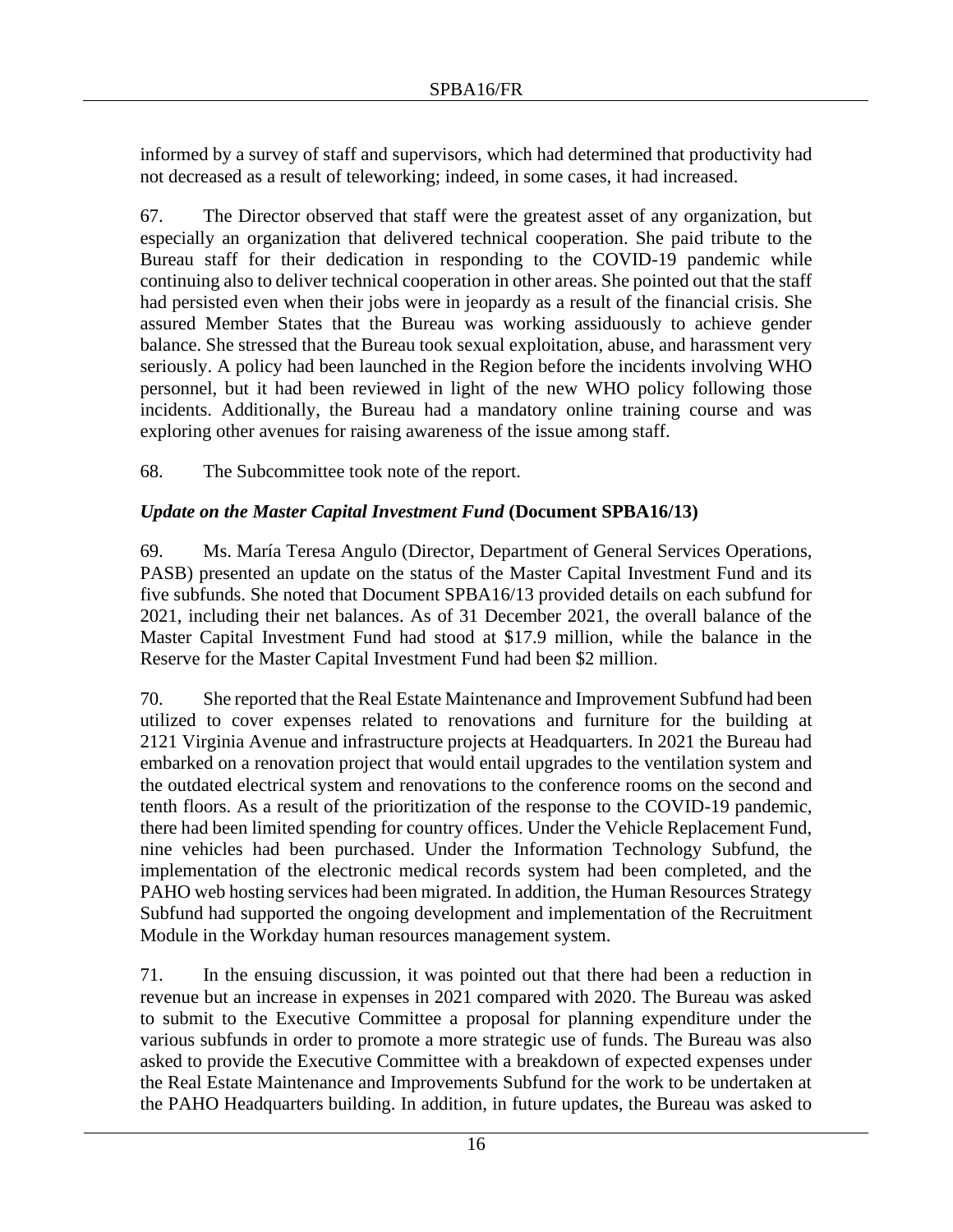provide confirmation that the various renovation projects were proceeding on schedule and within budget.

72. Ms. Angulo said that she had taken note of the requests for additional information. She noted that the revenue of the Master Capital Investment Fund was determined by the Governing Bodies and included funds from budget and revenue surpluses. In 2021, there had been no new allocation of financial resources, which accounted for the apparent reduction.

73. The Director recalled that a real estate assessment survey had been conducted in 2014<sup>4</sup> to develop a plan for the renovation of the Headquarters building, but much of the work remained to be completed. For example, it was difficult to regulate the temperature and filter out excessive noise on the second and tenth floors, as those two floors had not been renovated. The meeting rooms on the second floor also required urgent renovations. She confirmed that the Bureau would provide the information requested, but stressed that the renovations had long been planned and that some required urgent attention in order to ensure adequate working conditions for staff and suitable facilities for the holding of the Governing Bodies sessions.

74. The Subcommittee took note of the report.

# *Report on the Status of the Emergency Loan from the Revolving Fund for Access to Vaccines to the Regional Revolving Fund for Strategic Public Health Supplies*  **(Document SPBA16/14)**

75. Dr. James Fitzgerald (Director, Department of Health Systems and Services, PASB) recalled that the Executive Committee had adopted Resolution CESS1.R1 in May 2020, authorizing a short-term emergency loan of up to \$50 million on a rolling basis from the capital account of the Revolving Fund for Access to Vaccines to the capital account of the Regional Revolving Fund for Strategic Public Health Supplies. Document SPBA16/14 provided information on the status of the emergency loan and on actions taken to facilitate Member States' access to critical COVID-19 supplies.

76. Dr. Fitzgerald reported that increased use of the Strategic Fund had resulted in a substantial increase in the amount of financial resources available in the Fund's capital account. Thanks to that increase, combined with improvements in logistics and demand planning, only two short-term internal emergency loans had been made from the capital account of the Revolving Fund to the capital account of the Strategic Fund during the 2020-2021 biennium. Those loans had enabled the procurement of emergency supplies of personal protective equipment and medicines for two countries. The loans had been repaid in a timely manner and had not had any negative impact on the availability of funds for the procurement of vaccines through the Revolving Fund. In order to continue to meet the demand for essential medicines and public health supplies, the internal emergency loan mechanism would remain in place until 31 December 2023, or the date when WHO

<sup>4</sup> See Document CE156/24, Rev.1 (2015).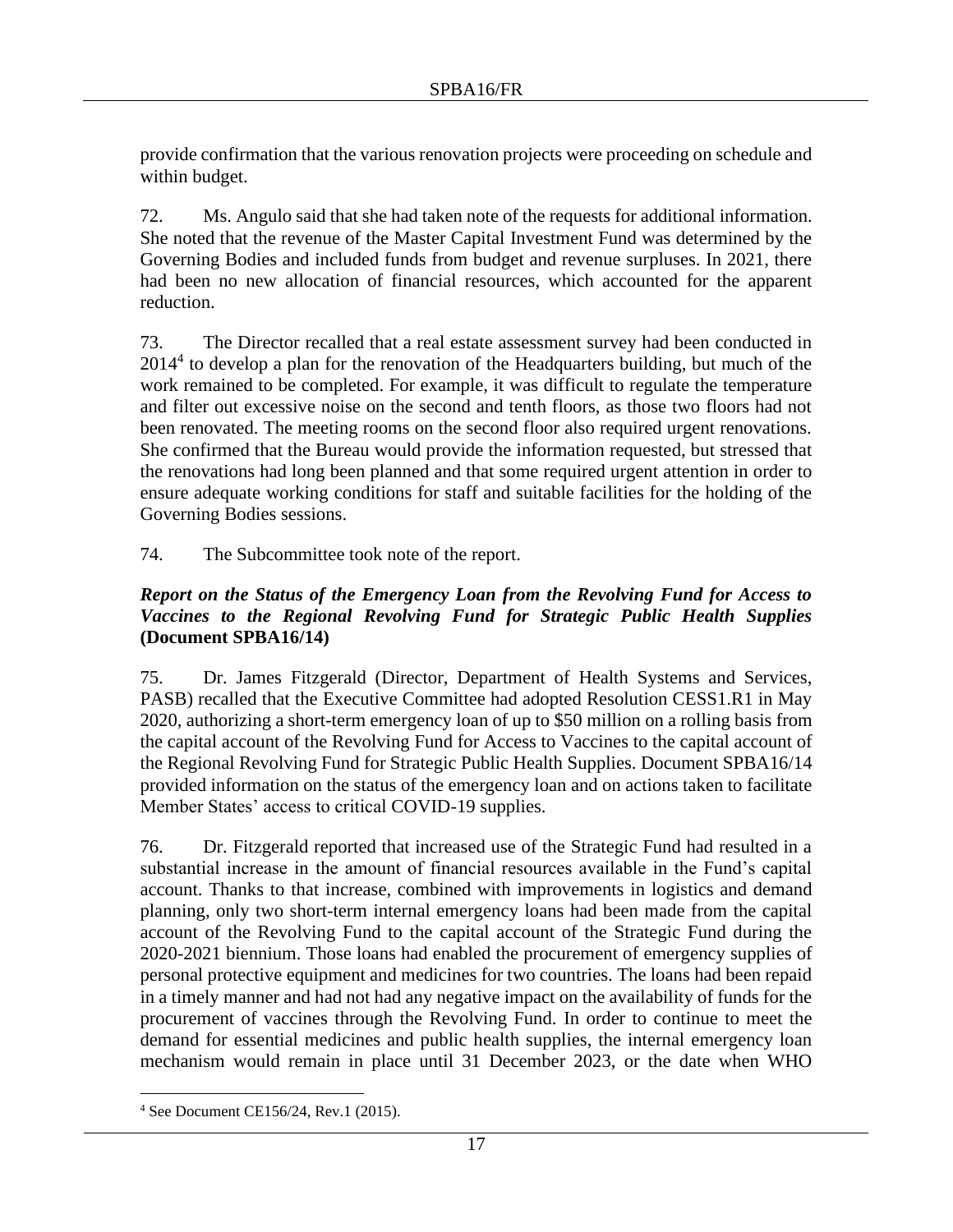declared the end of the pandemic, whichever came first. The Bureau would continue to report to Member States on its use.

77. In the discussion that followed, delegates welcomed the Bureau's efforts to support Member States in obtaining critical supplies through the Strategic Fund during the pandemic. Delegates also applauded the steps taken to assist Member States in strengthening their supply chain management capacity through morbidity-based forecasting models, demand planning, and regional consolidation frameworks. It was emphasized that the technical cooperation functions of both the Revolving Fund and the Strategic Fund should be prioritized. While the ongoing need for the emergency loan mechanism was acknowledged, it was stressed that any loans from the capital account of the Revolving Fund should be reimbursed promptly. In that connection, the Bureau's commitment to transparency and fiscal responsibility was commended.

78. A delegate drew attention to various issues that had hindered COVID-19 vaccination efforts in his country, including problems with the COVID-19 Vaccines Global Access (COVAX) Facility and vaccine hesitancy and refusal. The delegate appealed to the Bureau for support in negotiating new terms with COVAX, including the possibility of using the Revolving Fund to support countries like his.

79. Dr. Fitzgerald said that the Bureau had deployed the necessary performance management tools to improve the operations of the Strategic Fund, optimize the utilization of the Fund's capital account, and thereby make use of the emergency loan provision only when absolutely necessary. The Bureau's work with Member States to improve demand forecasting had also helped to optimize the Fund's operations. He acknowledged the concerns expressed regarding the COVAX Facility and access to vaccines and assured Member States that the Bureau would continue to work with them to address those issues. He also noted that there had been no significant delays in the delivery of available vaccines through the Revolving Fund, which was the procurement entity for the COVAX Facility in the Region.

80. The Director affirmed that the Strategic Fund and the Revolving Fund were important mechanisms for the provision of technical cooperation. She agreed that the performance of the COVAX Facility had been disappointing, and assured Member States that the Bureau would continue working with them to resolve the problems they had encountered with the Facility. It would also work with Member States to tackle other issues that were hindering vaccination efforts, including vaccine hesitancy and the accessibility of vaccination facilities, which, according to survey data, were sometimes located too far from rural and other vulnerable populations. She also noted that the Bureau had already secured agreements with several of the major COVID-19 vaccine manufacturers for direct purchase of the vaccine for distribution through the Revolving Fund.

81. The Subcommittee took note of the report.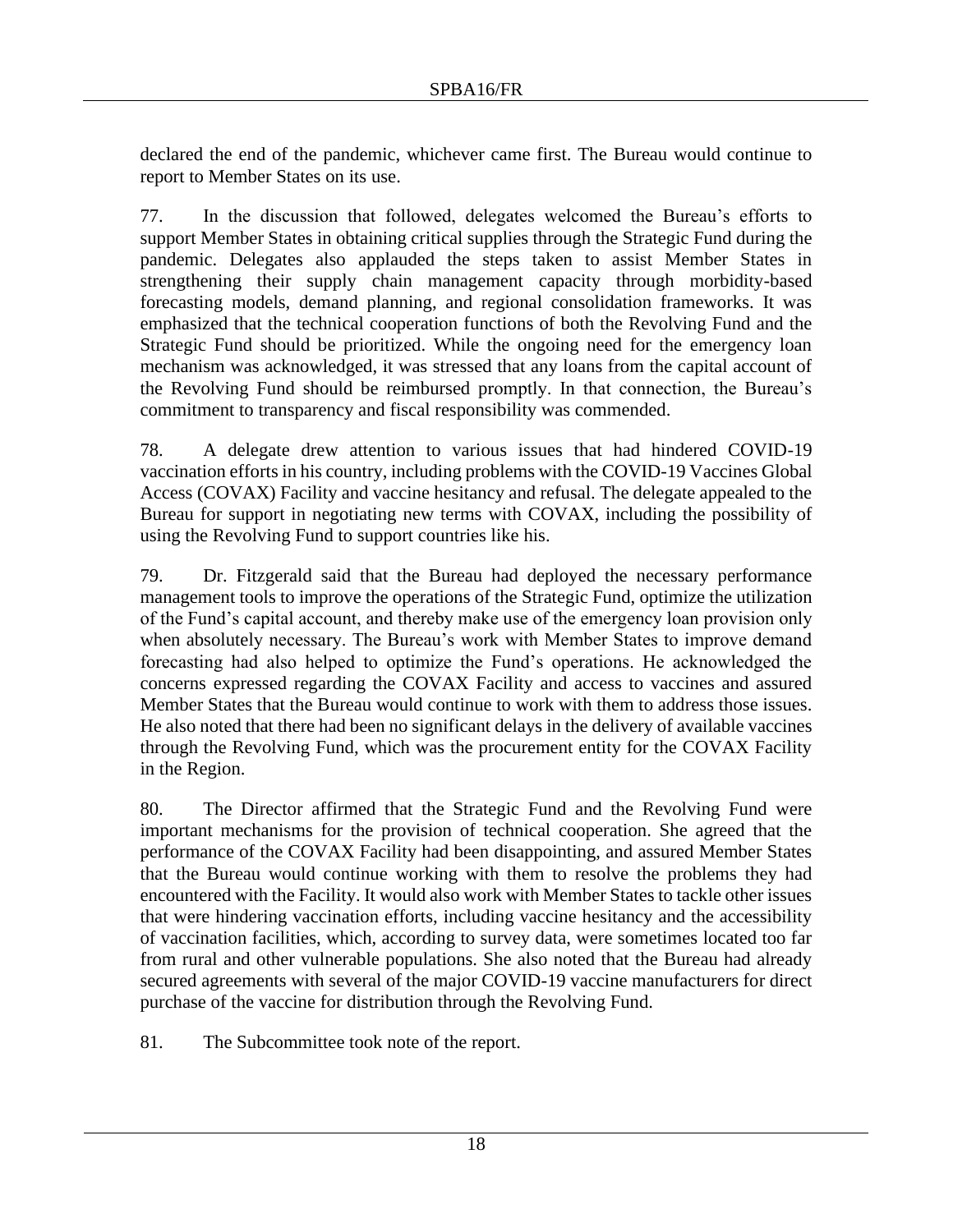### **Matters for Information**

### *Process for the Election of the Director of the Pan American Sanitary Bureau and Nomination of the Regional Director of the World Health Organization for the Americas*  **(Document SPBA16/INF/1)**

82. Dr. Heidi Jiménez (Legal Counsel, PASB) outlined the procedure and rules for the election of a new Director, noting that the election would take place during the 30th Pan American Sanitary Conference in September 2022 and that the name of the person elected would subsequently be submitted to the Executive Board of WHO for appointment as the Regional Director of WHO for the Americas. The term of the new Director would commence on 1 February 2023. On 1 March 2022, all Member States, Participating States, and Associate Members had been invited to submit nominations. The nomination period would close on 1 May 2022, and by 1 June all nominations received would have been compiled, translated into the Organization's four official languages, and forwarded by the President of the Executive Committee to Member States, Participating States, and Associate Members.

83. Nominees would be invited to make a presentation during a candidates' forum, to be held during the week of 20 to 24 June 2022, alongside the 170th Session of the Executive Committee. Delegates of all Member States, Participating States, and Associate Members would be able to participate in the forum, either in person or via video link. Details of the procedure and rules governing the election of the Director, including the rules applicable to PAHO staff and internal candidates, were provided in the annexes to Document SPBA16/INF/1 and were also available on the election website set up by the Bureau.<sup>5</sup>

84. In the ensuing discussion, delegates expressed thanks to the current Director for her strong leadership, especially during the COVID-19 pandemic, and underlined the importance of electing a new Director with the requisite public health expertise and management skills to continue leading the pandemic response and to guide the Organization and the Region through the post-pandemic recovery period, while also working to enhance the transparency, accountability, and efficiency of the Organization. It was also emphasized that the next Director should possess ample experience in international health and knowledge of both the United Nations and the inter-American systems and that she or he should demonstrate sensitivity and respect for the cultural, social, political, and economic diversity of the countries of the Region. The need to ensure that the nominating process and the candidates' forum were conducted with transparency, independence, and impartiality was also stressed. Member States were encouraged to give due consideration to gender equality and ethnic diversity criteria when nominating candidates.

<sup>&</sup>lt;sup>5</sup> Se[e https://www.paho.org/en/election-director-pan-american-sanitary-bureau.](https://www.paho.org/en/election-director-pan-american-sanitary-bureau)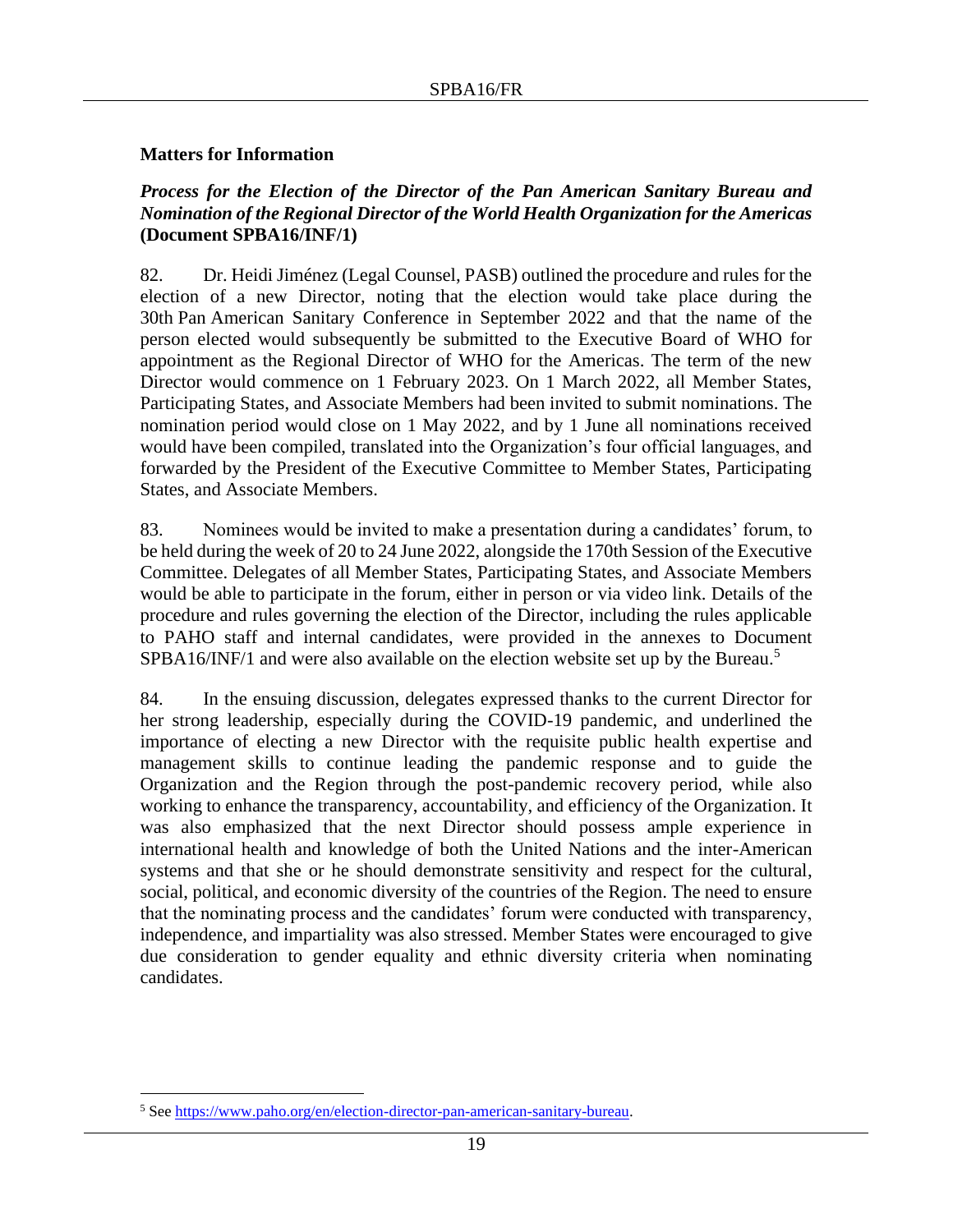85. The Director, noting that the election of the new Director was exclusively a responsibility of Member States, assured the Subcommittee that the Bureau staff had been made aware of their obligation to remain neutral and impartial.

86. The Subcommittee took note of the report.

# *Report on Strategic Issues between PAHO and WHO* **(Document SPBA16/INF/2)**

87. Mr. Rony Maza (Director, Department of Planning, Budget, and Evaluation, PASB) introduced the report, noting that the report focused on leadership and governance issues and accountability and transparency. It provided updates on the work being undertaken to strengthen WHO preparedness and response to health emergencies, the proposed two-year extension of the 13th General Programme of Work of WHO and the proposed revisions to the WHO program budget 2022-2023, and the work of the Working Group on Sustainable Financing of WHO. Mr. Maza reported that the Bureau was actively supporting all those processes.

88. With regard to transparency and accountability, the report provided updates on the financing and implementation of the WHO program budget 2020-2021 and on the Region's participation in the end-of-biennium assessment of that program budget. Mr. Maza commended PAHO Member States for their continued advocacy for an equitable distribution of WHO funds, which had resulted in an increased allocation to the Americas. Nevertheless, gaps remained, and he therefore encouraged Member States to continue making their views known in the ongoing discussions in Geneva.

89. The Subcommittee welcomed the report, which was seen as evidence of the important work that the Region continued to do to improve governance, transparency, and accountability. Delegates expressed appreciation to the Bureau for its efforts to facilitate participation by PAHO Member States in the global discussions on sustainable financing and on emergency preparedness and response. It was pointed out, however, that the time difference made it difficult for national health authorities in the Americas to participate remotely in discussions taking place in Geneva. The Bureau was asked to continue working with the WHO Secretariat to find virtual working arrangements that would be equitable for participants in all regions. The Bureau was also encouraged to continue organizing regional consultations on the issues under discussion at the global level in order to foster more proactive participation by the countries of the Region.

90. With regard to the work aimed at improving WHO's preparedness and response to health emergencies, one delegate noted that her Government had proposed a set of targeted amendments to the International Health Regulations (2005) and expressed the hope that other Member States would support those amendments. Another delegate underscored the need for alignment between PAHO and WHO in order to be better able to prevent, prepare for, and respond to future pandemic threats.

91. It was noted that, while there had been an increase in the WHO budgetary allocation to the Region, the Americas continued to receive the smallest share of the WHO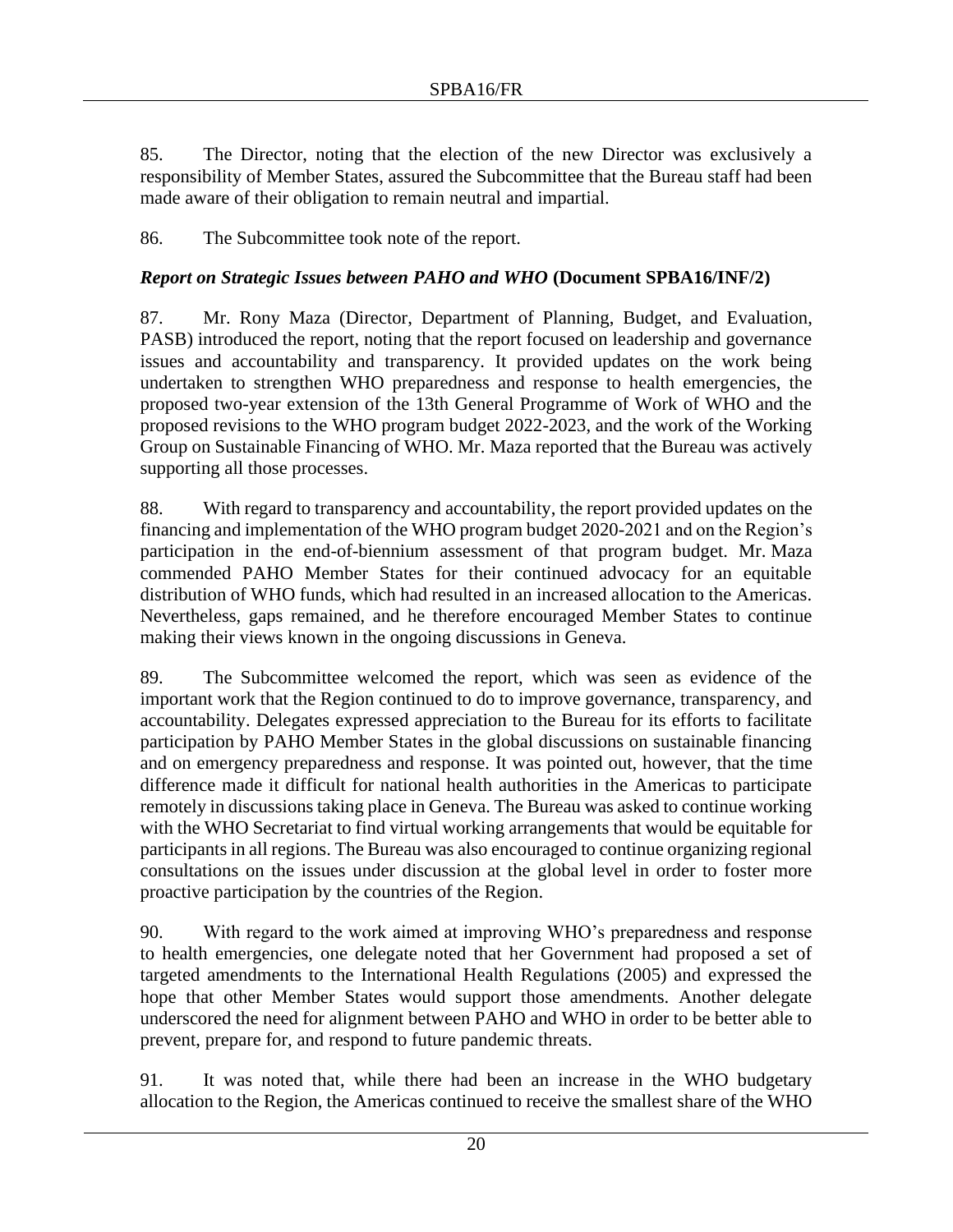budget and, furthermore, did not generally receive its full allocation. The gap between the amount allocated and the amount received in 2020-2021 was considered particularly noteworthy, given that the WHO budget had been funded at over 100%. The Bureau was asked to comment on the possible reasons for that discrepancy. With regard to the discussions on sustainable financing, it was stressed that governance, accountability, and transparency reforms must be part of any proposal. It was also emphasized that proposals should not only call for an increase in financing, but should also indicate the manner in which the funds would be allocated and the benefits to be derived. Several delegates highlighted the importance of prioritization. The Bureau was asked to indicate what exchanges had taken place with the WHO Secretariat to reflect regional discussions on priority-setting and whether the regional approach to thematic priority-setting and joint evaluation had been shared with WHO Headquarters and the other WHO regions.

92. In response, Mr. Maza affirmed that, while the situation with regard to financing from WHO had improved, the Americas remained the region that received the smallest amount. The main explanation for the discrepancy, according to the information received from the WHO Secretariat, was that many voluntary contributions were earmarked for other regions or countries. He reiterated the Bureau's thanks to the Member States that continued to advocate for a larger WHO allocation to the Region.

93. He confirmed that the Bureau had shared the regional priority-setting and joint assessment methodologies with the WHO Secretariat. It had also held discussions with the Chair of the Working Group on Sustainable Financing regarding how the Region's experiences could be put to use. The Bureau would facilitate a regional briefing on sustainable financing with a view to ensuring that the views of the countries of the Americas were heard. It would also continue to provide documentation and organize regional briefings on the various other matters under discussion at WHO. At the same time, it would continue to urge the WHO Secretariat to schedule meetings at times that would be more convenient for participants in the Americas.

94. Responding to comments about health emergencies, Dr. Ciro Ugarte (Director, Department of Health Emergencies, PASB) agreed that there was a need for greater participation by ministers of health and other national officials in the negotiations under way on strengthening WHO preparedness and response to health emergencies. The Bureau had held informational meetings and prepared documentation with a view to promoting regional involvement, but direct participation from national capitals was crucial. He assured Member States that there was total functional alignment between PAHO and WHO with regard to emergency preparedness and response. Nevertheless, PAHO had its own procedures, which were the fruit of lessons learned from many years of experience in responding to emergencies. That experience had enabled the Americas to be the first WHO region to issue an epidemiological alert regarding SARS-CoV-2 and to mount an immediate response.

95. The Director agreed that it was critical for national health authorities to participate actively in consultation and negotiation processes occurring prior to sessions of the WHO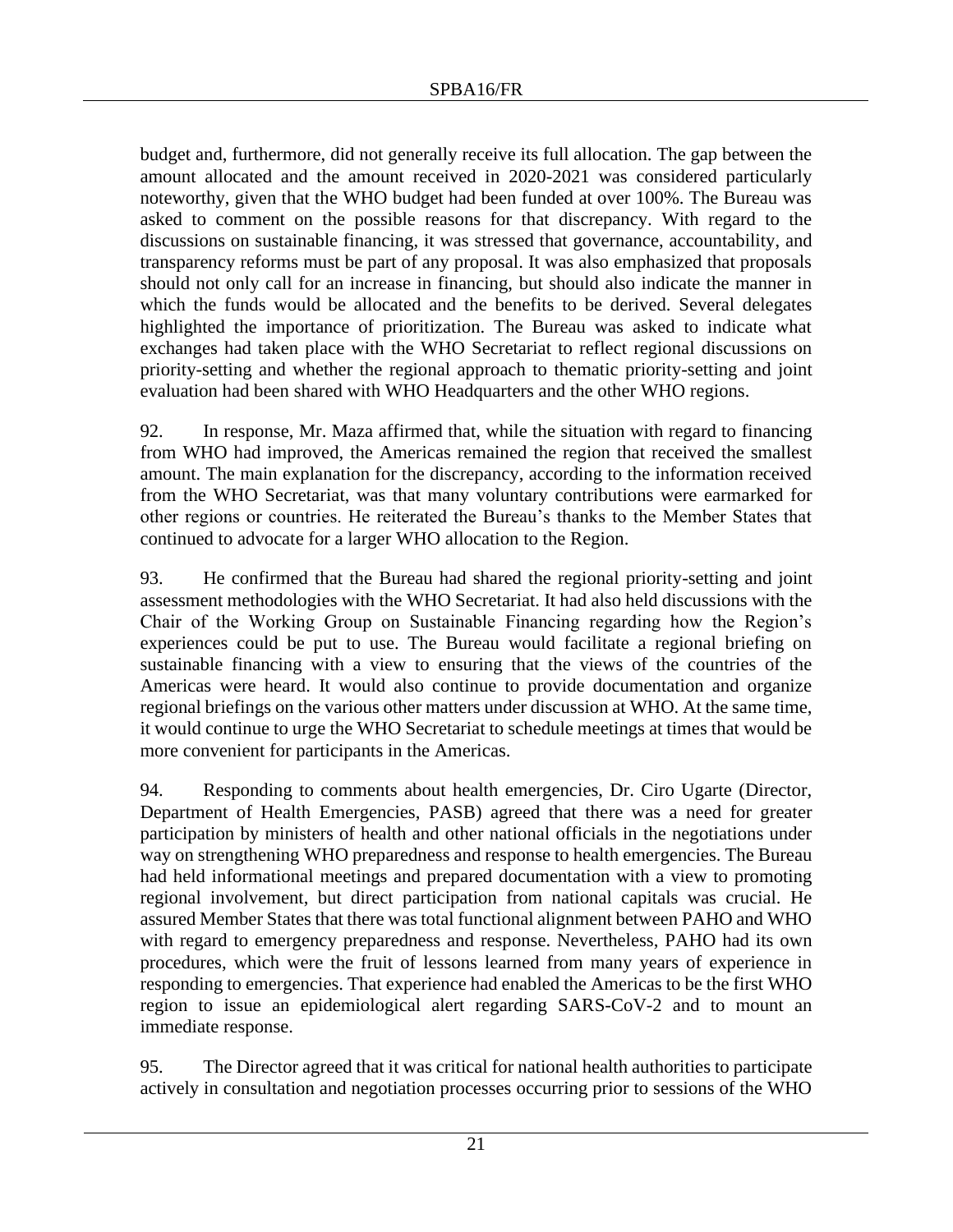Governing Bodies. She thanked Member States for their persistence in endeavoring to ensure an equitable distribution of WHO resources.

96. The Subcommittee took note of the report.

# *Draft Provisional Agenda for the 170th Session of the Executive Committee (Document***) SPBA16/INF/3)**

97. Ms. Mônica Zaccarelli Davoli (Senior Advisor, Governing Bodies Office, PASB) presented the draft provisional agenda for the 170th Session of the Executive Committee, which reflected revisions made to the list of topics examined during the 169th Session of the Executive Committee in  $2021$ .<sup>6</sup> The agenda included four policies and one strategy, which reflected Member States' requests to focus on strategic issues. It also included the customary items considered by the Executive Committee at its June sessions and a set of final and progress reports mandated by previously adopted resolutions.

98. The Director noted that the program policy matters focused on strategic topics related to recovering from the COVID-19 pandemic, building back better, and securing a better future. She also noted that the Bureau was seeking contributions from experts and Member States in the development of the policy papers on those topics.

99. The Subcommittee endorsed the provisional agenda.

# **Other Matters**

100. During the 16th Session of the Subcommittee on Program, Budget and Administration no other matters were discussed.

### **Closure of the Session**

101. Following the customary exchange of courtesies, the President declared the 16th Session of the Subcommittee closed.

Annexes

<sup>6</sup> See Document CE169/11 (2021).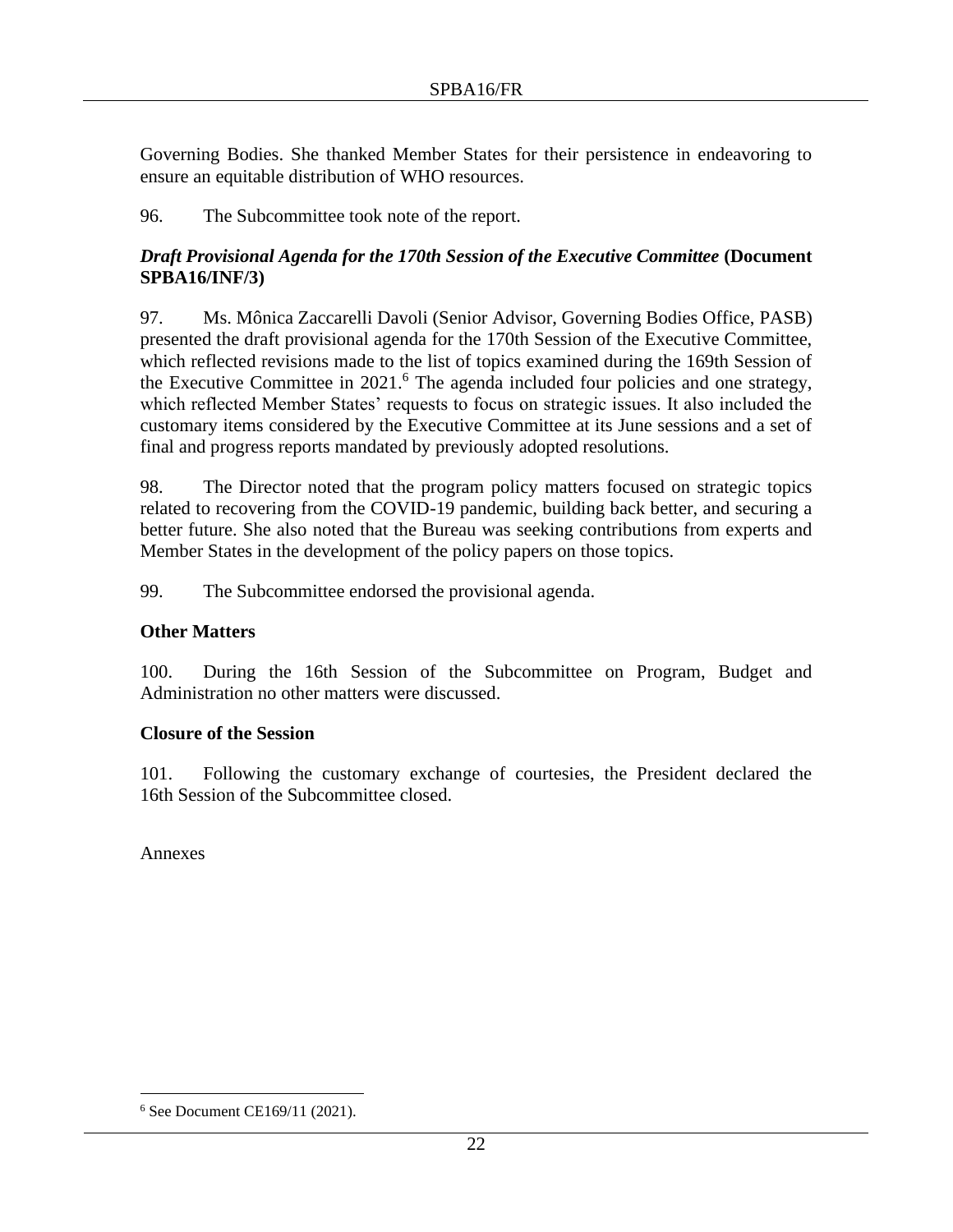IN WITNESS WHEREOF, the President of the Sixteenth Session of the Subcommittee on Program, Budget, and Administration, Delegate of the United States of America, and the Secretary ex officio, Director of the Pan American Sanitary Bureau, sign the present Final Report in the English language.

DONE in Washington D.C., United States of America, this 25th day of March in the year two thousand twenty-two. The Secretary shall deposit the original signed document in the Archives of the Pan American Sanitary Bureau. The Final Report will be published on the website of the Pan American Health Organization once approved by the President.

> Adriana Gonzalez President of the 16th Session of the Subcommittee on Program, Budget, and Administration Delegate of the United States of America

Carissa F. Etienne Secretary ex officio of the 16th Session of the Subcommittee on Program, Budget, and Administration Director of the Pan American Sanitary Bureau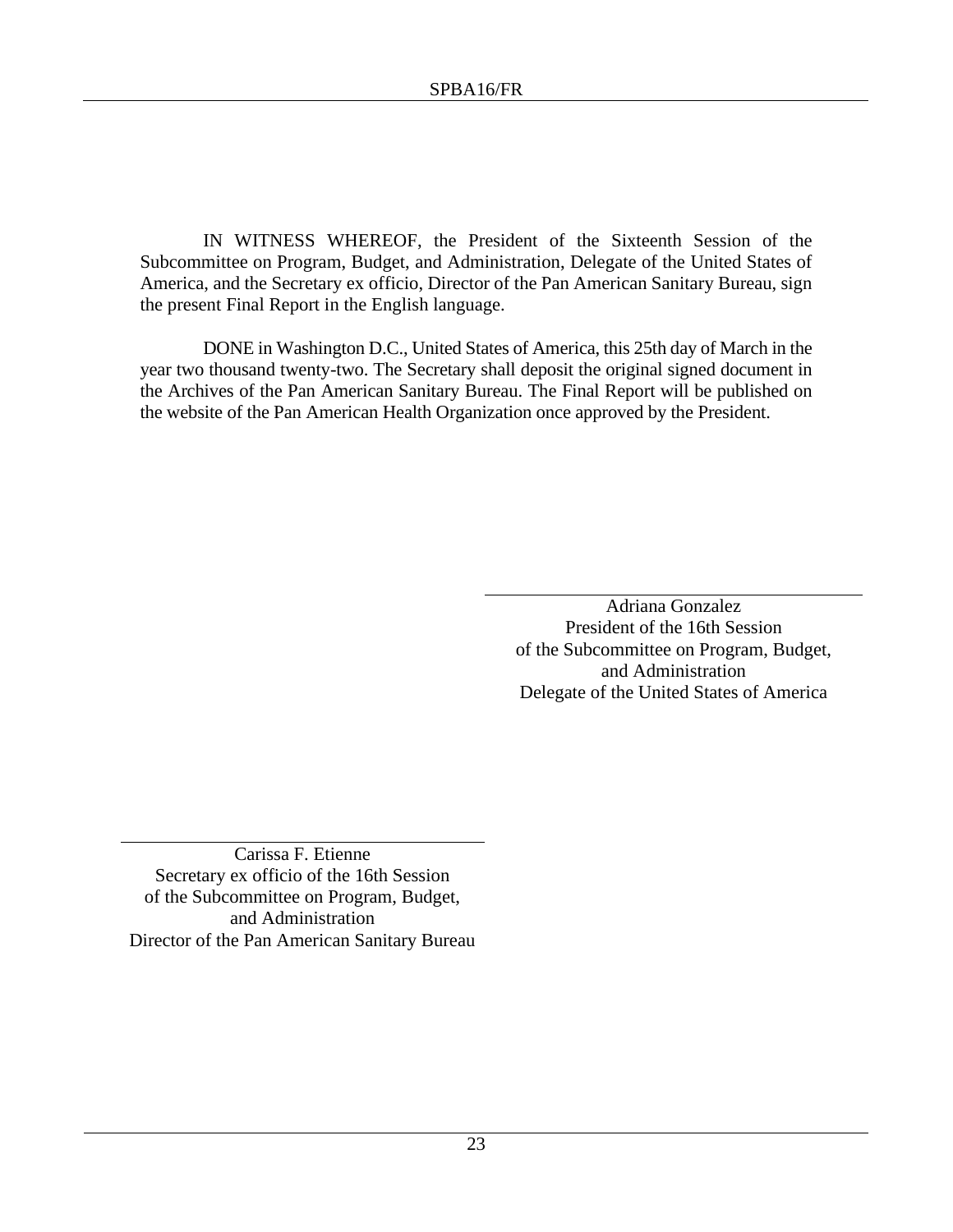# **AGENDA**

### **1. OPENING OF THE SESSION**

### **2. PROCEDURAL MATTERS**

- 2.1 Election of Officers
- 2.2 Adoption of the Agenda

### **3. PROGRAM POLICY MATTERS**

- 3.1 Program Budget of the Pan American Health Organization 2022-2023: Proposed Amendments
- 3.2 Outline of the End-of-biennium Assessment of the PAHO Program Budget 2020-2021/First Interim Report on the Implementation of the PAHO Strategic Plan 2020-2025
- 3.3 Engagement with non-State Actors
- 3.4 Non-State Actors in Official Relations with PAHO
- 3.5 Appointment of One Member to the Audit Committee of PAHO

### **4. ADMINISTRATIVE AND FINANCIAL MATTERS**

- 4.1 Overview of the Financial Report of the Director for 2021
- 4.2 Update on the Appointment of the External Auditor of PAHO for 2024-2025 and 2026-2027
- 4.3 Programming of the Budget Surplus
- 4.4 Amendments to Financial Regulations and Financial Rules of PAHO
- 4.5 Amendments to the Pan American Sanitary Bureau Staff Regulations and Rules
- 4.6 Human Resources Management in the Pan American Sanitary Bureau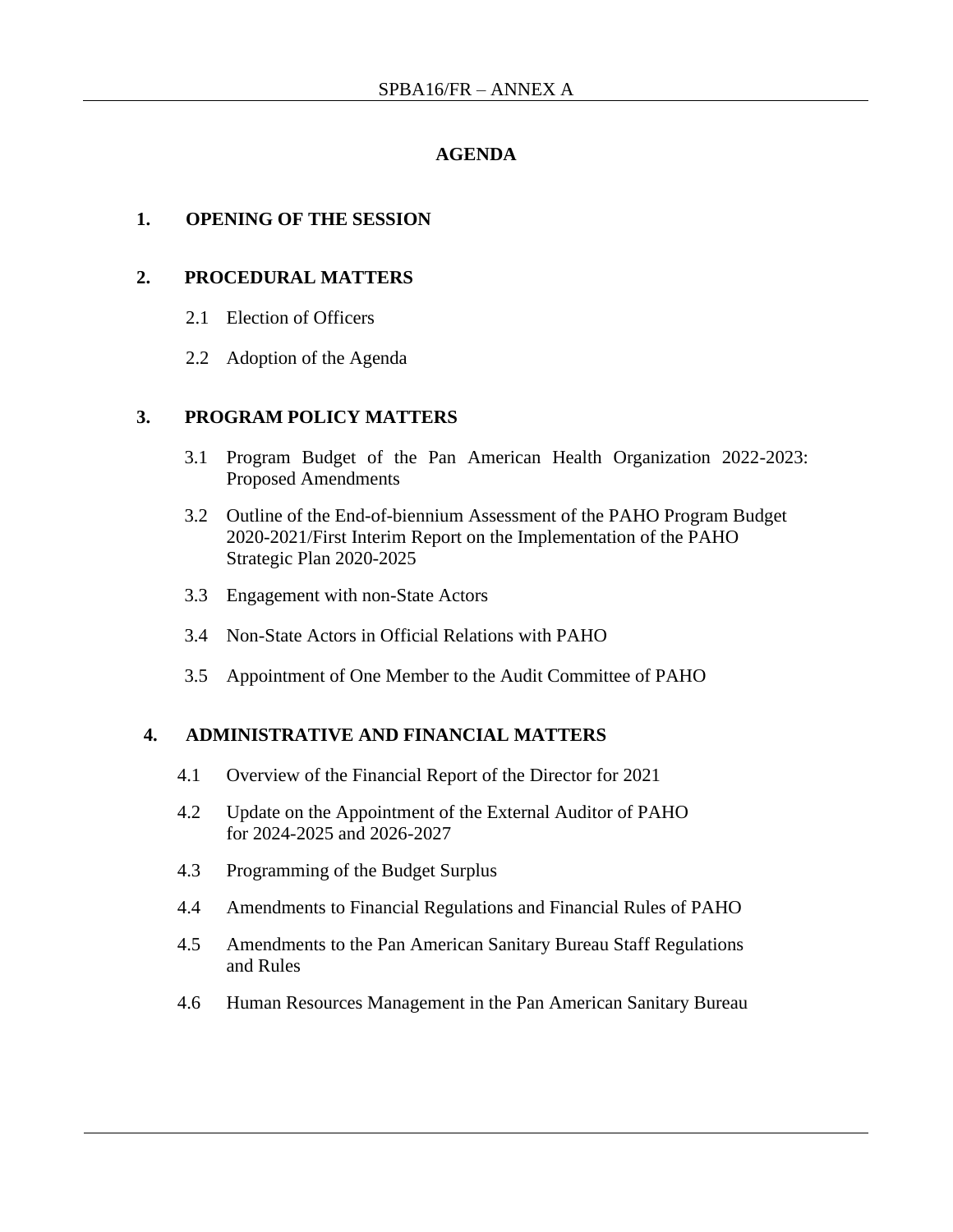# **4. ADMINISTRATIVE AND FINANCIAL MATTERS** *(cont.)*

- 4.7 Update on the Master Capital Investment Fund
- 4.8 Report on the Status of the Emergency Loan from the Revolving Fund for Access to Vaccines to the Regional Revolving Fund for Strategic Public Health Supplies

# **5. MATTERS FOR INFORMATION**

- 5.1 Process for the Election of the Director of the Pan American Sanitary Bureau and Nomination of the Regional Director of the World Health Organization for the Americas
- 5.2 Report on Strategic Issues between PAHO and WHO
- 5.3 Draft Provisional Agenda for the 170th Session of the Executive Committee

# **6. OTHER MATTERS**

### **7. CLOSURE OF THE SESSION**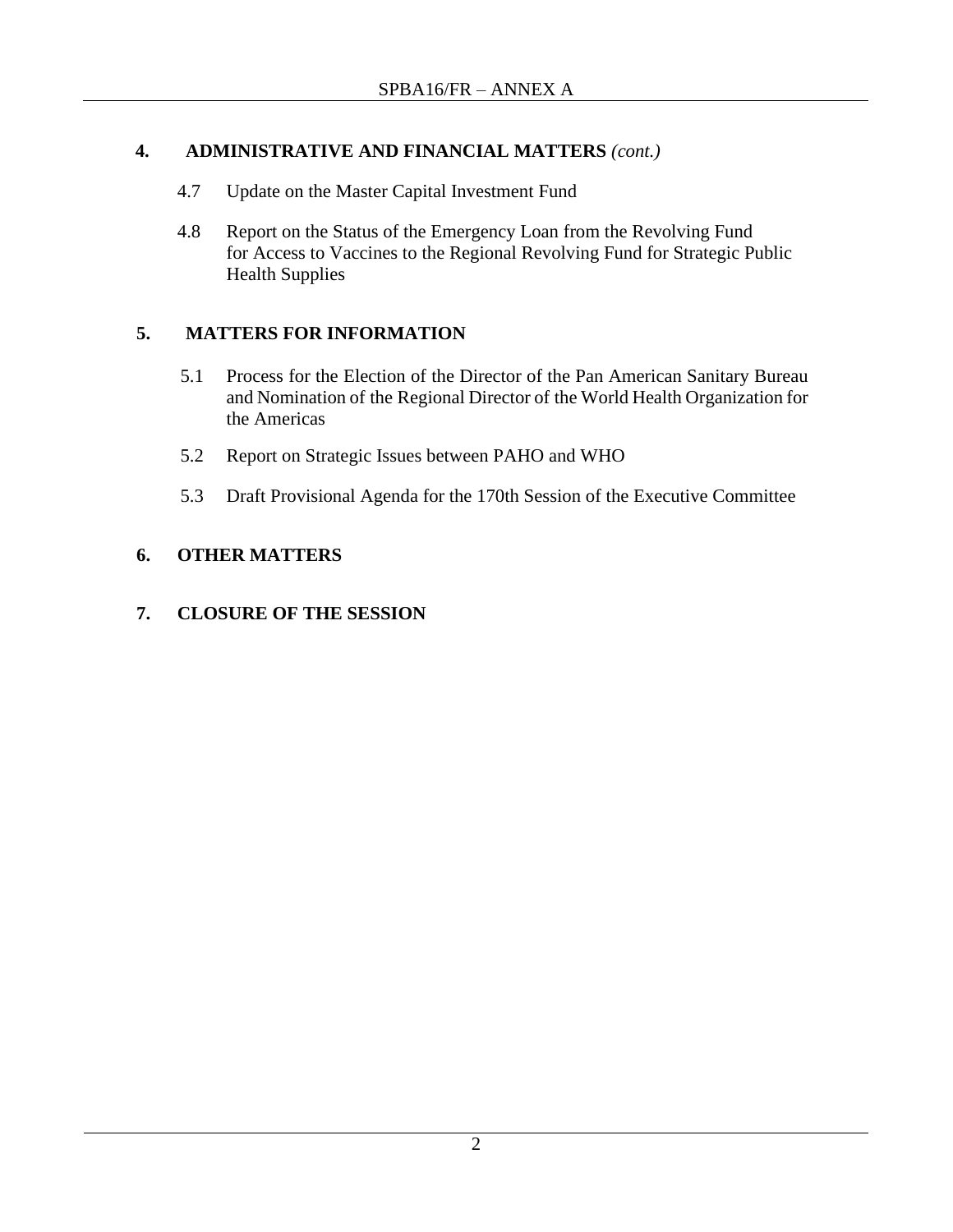# **LIST OF DOCUMENTS**

# **Working Documents**

| SPBA16/1, Rev. 1 | Agenda                                                                                                                                                               |  |
|------------------|----------------------------------------------------------------------------------------------------------------------------------------------------------------------|--|
| SPBA16/2         | Program Budget of the Pan American Health Organization<br>2022-2023: Proposed Amendments                                                                             |  |
| SPBA16/3         | Outline of the End-of-biennium Assessment of the PAHO<br>Program Budget 2020-2021/First Interim Report on the<br>Implementation of the PAHO Strategic Plan 2020-2025 |  |
| SPBA16/4         | <b>Engagement with non-State Actors</b>                                                                                                                              |  |
| SPBA16/5         | Non-State Actors in Official Relations with PAHO                                                                                                                     |  |
| SPBA16/6         | Appointment of One Member to the Audit Committee<br>of PAHO                                                                                                          |  |
| SPBA16/7         | Overview of the Financial Report of the Director for 2021                                                                                                            |  |
| SPBA16/8         | Update on the Appointment of the External Auditor<br>of PAHO for 2024-2025 and 2026-2027                                                                             |  |
| SPBA16/9         | Programming of the Budget Surplus                                                                                                                                    |  |
| SPBA16/10        | Amendments to Financial Regulations and Financial Rules<br>of PAHO                                                                                                   |  |
| SPBA16/11        | Amendments to the Pan American Sanitary Bureau Staff<br><b>Regulations and Rules</b>                                                                                 |  |
| SPBA16/12        | Human Resources Management in the Pan American<br><b>Sanitary Bureau</b>                                                                                             |  |
| SPBA16/13        | Update on the Master Capital Investment Fund                                                                                                                         |  |
| SPBA16/14        | Report on the Status of the Emergency Loan from the<br>Revolving Fund for Access to Vaccines to the Regional<br>Revolving Fund for Strategic Public Health Supplies  |  |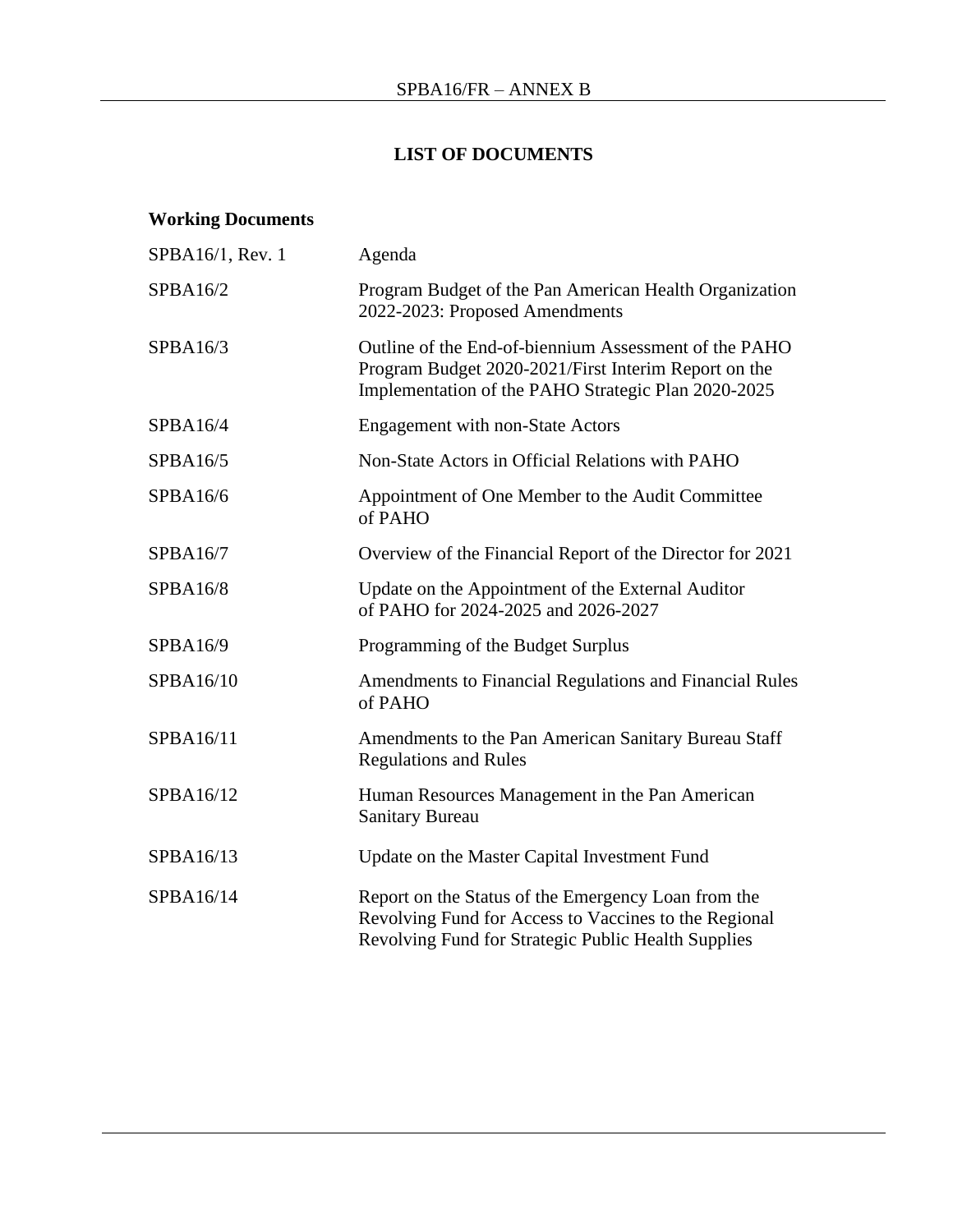# **Information Documents**

| SPBA16/INF/1 | Process for the Election of the Director of the Pan American<br>Sanitary Bureau and Nomination of the Regional Director<br>of the World Health Organization for the Americas |
|--------------|------------------------------------------------------------------------------------------------------------------------------------------------------------------------------|
| SPBA16/INF/2 | Report on Strategic Issues between PAHO and WHO                                                                                                                              |
| SPBA16/INF/3 | Draft Provisional Agenda for the 170th Session<br>of the Executive Committee                                                                                                 |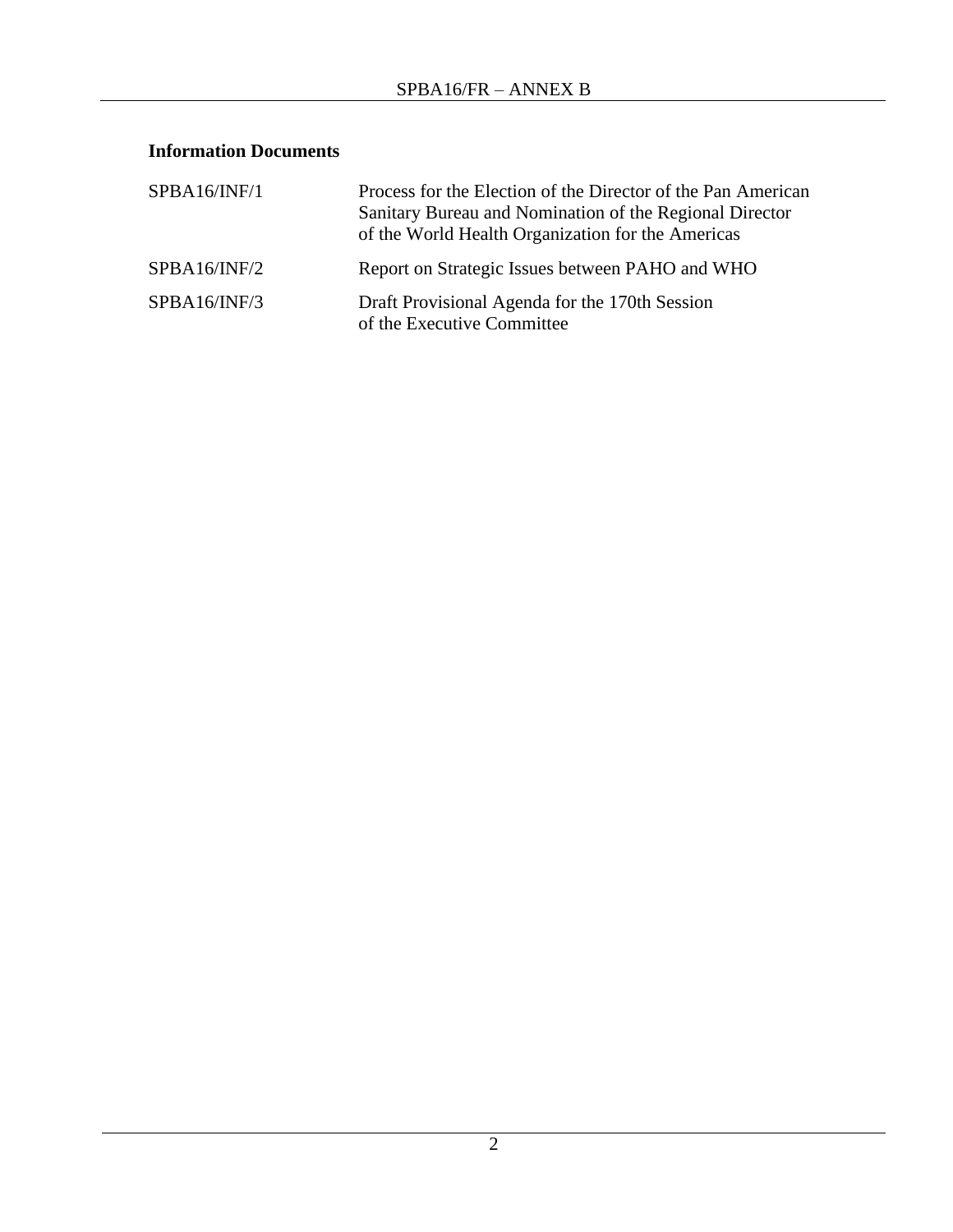### **LIST OF PARTICIPANTS/LISTA DE PARTICIPANTES**

#### **OFFICERS/MESA DIRECTIVA**

| President/Presidente:           | Mrs. Adriana Gonzalez (United States of<br>America) |
|---------------------------------|-----------------------------------------------------|
| Vice-President/Vice-Presidente: | Dr. Félix H. Correa (Panamá)                        |
| Rapporteur/Relator:             | Sr. Ciro Leal Martins da Cunha (Brasil)             |

### **MEMBERS OF THE SUBCOMMITTEE/MIEMBROS DEL SUBCOMITÉ**

#### **BRAZIL/BRASIL**

Sr. Carlos Eduardo da Cunha Oliveira Chefe da Divisão de Cidadania Ministério das Relações Exteriores Brasília

Sr. Ciro Leal Martins da Cunha Conselheiro, Representante Alterno do Brasil junto à Organização dos Estados Americanos Washington, D.C.

Sra. Cristina Alexandre Assessora Especial do Ministro para Assuntos Internacionais em Saúde Ministério da Saúde Brasília

Sra. Marina Pittella Chefe da Assessoria de Assuntos Internacionais em Saúde Ministério da Saúde Brasília

Sr. Jackson Lima Oliveira Primeiro Secretário, Representante Alterno do Brasil junto à Organização dos Estados Americanos Washington, D.C.

Sr. Matheus Corradi de Souza Assistente da Divisão de Cidadania Ministério das Relações Exteriores Brasília

Sra. Fernanda Torres Chefe da Divisão de Temas Multilaterais Ministério da Saúde Brasília

**BRAZIL/BRASIL** *(cont.)*

Sra. Indiara Meira Gonçalves Assessora para Assuntos Multilaterais em Saúde Ministério da Saúde Brasília

#### **COSTA RICA**

Sra. Adriana Salazar González Jefe de Relaciones Internacionales Ministerio de Salud San José

Sra. Mónica Gamboa Funcionaria Dirección de Planificación Ministerio de Salud San José

Sra. Andrea Garita Directora de Planificación Ministerio de Salud San José

#### **DOMINICA**

Hon. Dr. Irving Mclntyre Minister of Health, Wellness and New Health Investment Ministry of Health, Wellness and New Health Investment Dominica

Dr. Letitia Lestrade-Wyke Permanent Secretary (Ag.) Ministry of Health and Social Services **Dominica** 

Dr. Kent Edwards Parliamentary Secretary Ministry of Health, Wellness and New Health Investment **Dominica**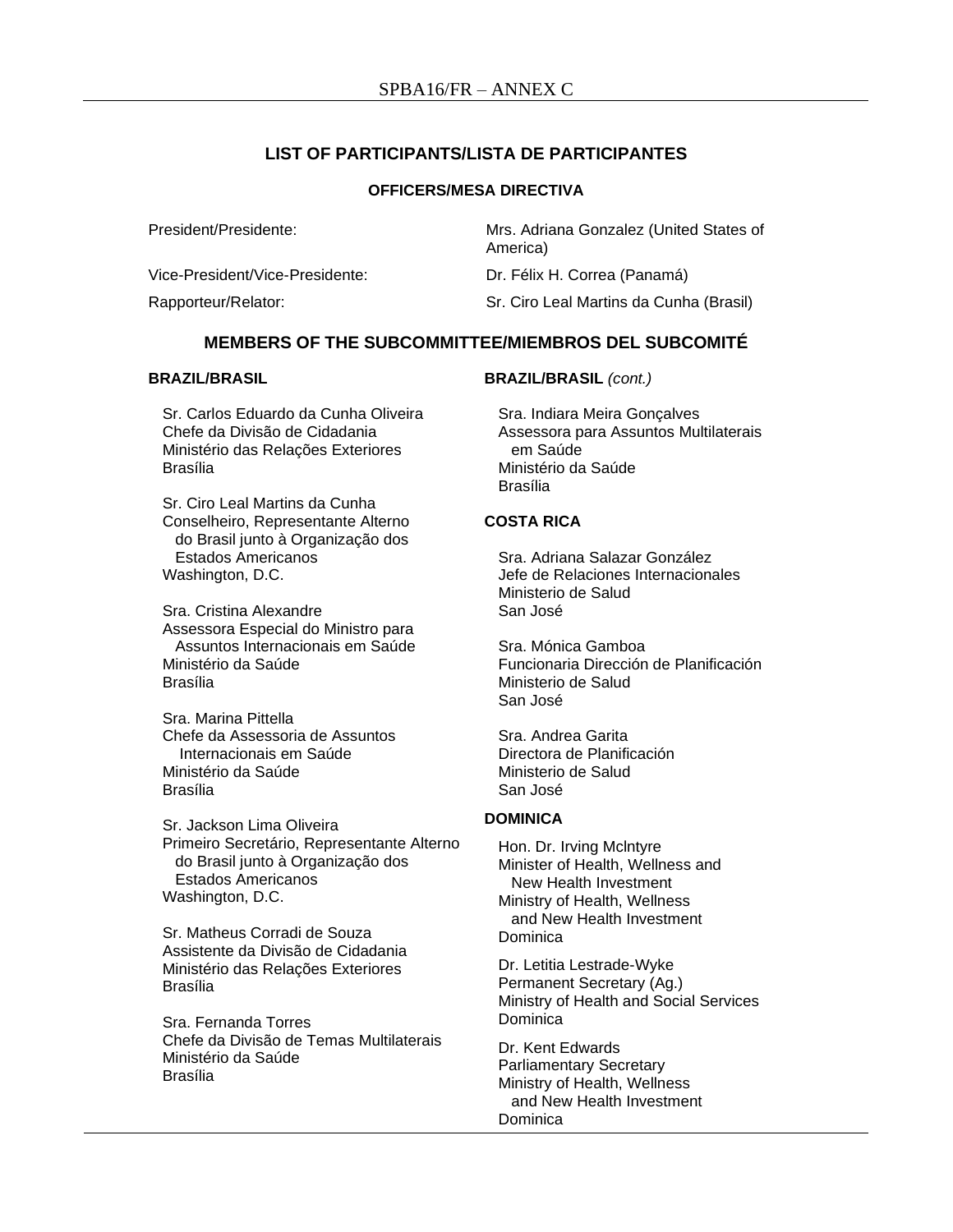### **MEMBERS OF THE SUBCOMMITTEE/MIEMBROS DEL SUBCOMITÉ** *(cont.)*

#### **DOMINICA** (*cont.)*

Dr. David Johnson Chief Medical Officer Ministry of Health, Wellness and New Health Investment **Dominica** 

#### **JAMAICA**

Mr. Dunstan Bryan Permanent Secretary Ministry of Heath Kingston

Mr. Howard Lynch Senior Director Policy Planning and Development Ministry of Heath Kingston

### **MEXICO/MÉXICO**

Dr. Hugo López-Gatell Ramírez Subsecretario de Prevención y Promoción de la Salud Secretaría de Salud México, D.F.

Dr. Marcos Cantero Cortés Titular de la Unidad de Análisis Económico Secretaría de Salud México, D.F.

Excma. Sra. Luz Elena Baños Rivas Embajadora, Representante Permanente de México ante la Organización de los Estados Americanos Washington, D.C.

Lic. Zulema Guerra Carpio Jefa del Departamento para el Sistema Interamericano Secretaría de Salud México, D.F.

Lic. Marco Vinicio Gallardo Enríquez Titular de la Unidad de Administración y Finanzas Secretaría de Salud México, D.F.

### **MEXICO/ MÉXICO** (*cont.)*

Sr. Francisco Martínez Martínez Director General de Programación y Presupuesto Secretaría de Salud México, D.F.

Lic. Martha Leticia Caballero Abraham Encargada de la Dirección General de Relaciones Internacionales Secretaría de Salud México, D.F.

Lic. Araceli Camacho Chairez Directora de Políticas de Aseguramiento en Salud Secretaría de Salud México, D.F.

Sr. Mauricio Israel Velázquez Posada Director de Seguimiento y Control de la Información Dirección General de Programación y Presupuesto Secretaría de Salud México, D.F.

Lic Zulema Guerra Carpio Jefa de Departamento para el Sistema Interamericano Secretaría de Salud México, D.F.

Lic. Maite Narváez Abad Segunda Secretaria, Representante Alterna de México ante la Organización de los Estados Americanos Washington, D.C.

### **PANAMA/PANAMÁ**

Lic. Thays Noriega Directora de Asuntos Internacionales y Cooperación Técnica Ministerio de Salud Ciudad de Panamá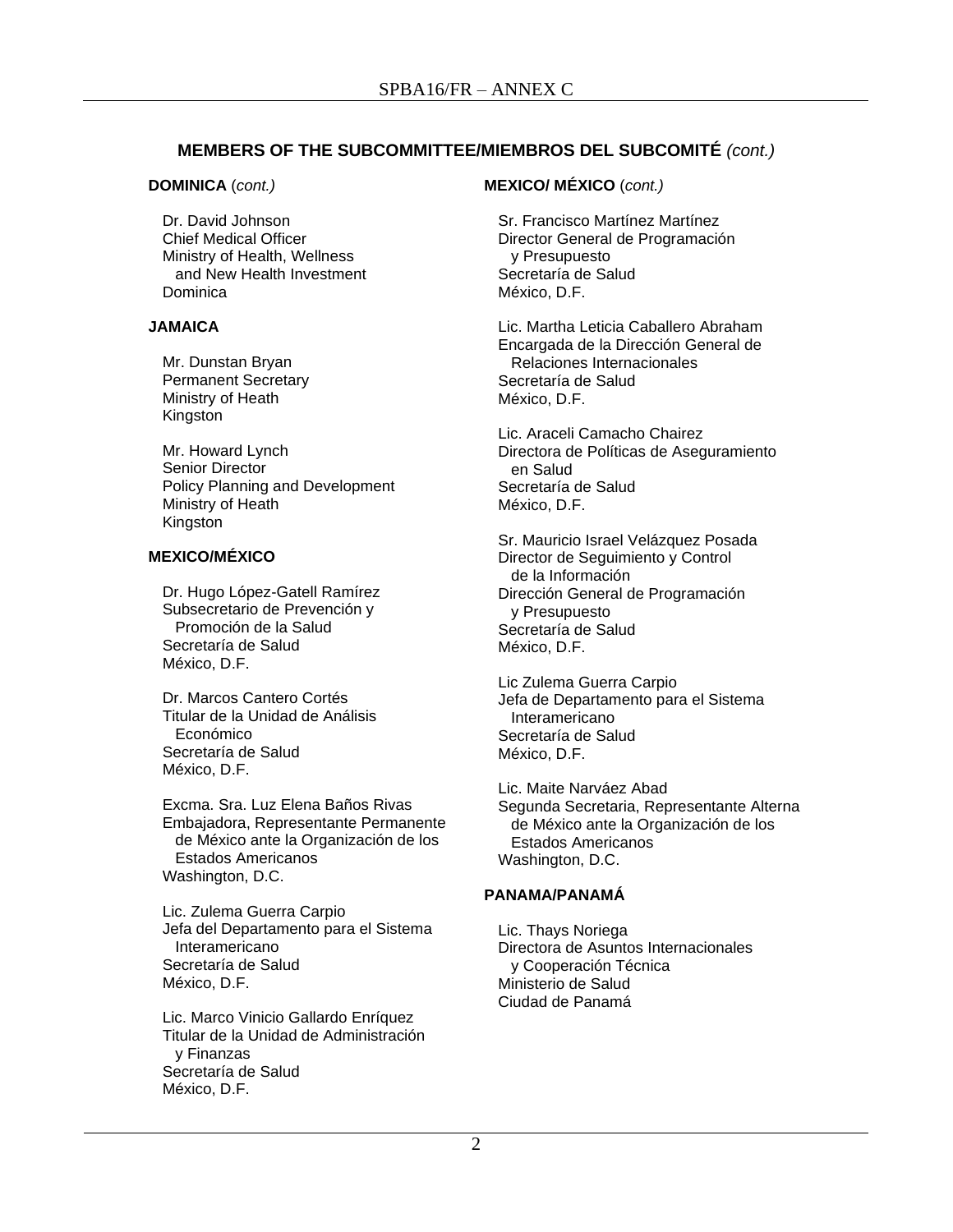### **MEMBERS OF THE SUBCOMMITTEE/MIEMBROS DEL SUBCOMITÉ** *(cont.)*

#### **PANAMA/PANAMÁ** *(cont.)*

Sr. José Luis Vásquez Coordinador de Asuntos Internacionales y Cooperación Técnica Ministerio de Salud Ciudad de Panamá

Dr. Félix H. Correa D. Subdirector de Planificación de Salud Ministerio de Salud Ciudad de Panamá

Dra. Reina Roa Funcionaria Técnica de Planificación de Salud Ministerio de Salud Ciudad de Panamá

#### **UNITED STATES OF AMERICA/ESTADOS UNIDOS DE AMÉRICA**

Ms. Nerissa Cook Deputy Assistant Secretary Bureau of International Organization Affairs Department of State Washington, D.C.

Mrs. Mara Burr Director, Multilateral Relations Department of Health and Human Services Washington, D.C.

Ms. Barbara De Rosa-Joynt Health Advisor Office of Economic and Development Assistance Bureau of International Organization Affairs Department of State Washington, D.C.

Mr. Steven Constantinou Global Health Officer, Americas Office of Global Affairs Department of Health and Human Services Washington, D.C.

#### **UNITED STATES OF AMERICA/ESTADOS UNIDOS DE AMÉRICA** *(cont.)*

Ms. Sarah Emami Senior Global Health Officer for Multilateral Relations Office of Global Affairs Department of Health and Human Services Washington, D.C.

Mr. Ethan Goldblatt Health Team Intern Office of Economic and Development Affairs Bureau of International Organization Affairs Department of State Washington, D.C.

Mrs. Adriana Gonzalez Health Advisor Office of Economic and Development Affairs Bureau of International Organization Affairs Department of State Washington, D.C.

Ms. Maya Levine Senior Global Health Officer for Multilateral Relations Office of Global Affairs Department of Health and Human Services Washington, D.C.

Mr. Greg McElwain Senior Advisor Office of Management Policy and Resources Bureau of International Organization Affairs Department of State Washington, D.C.

Ms. Leandra Olson Senior Global Health Officer Office of Global Affairs Department of Health and Human Services Washington, D.C.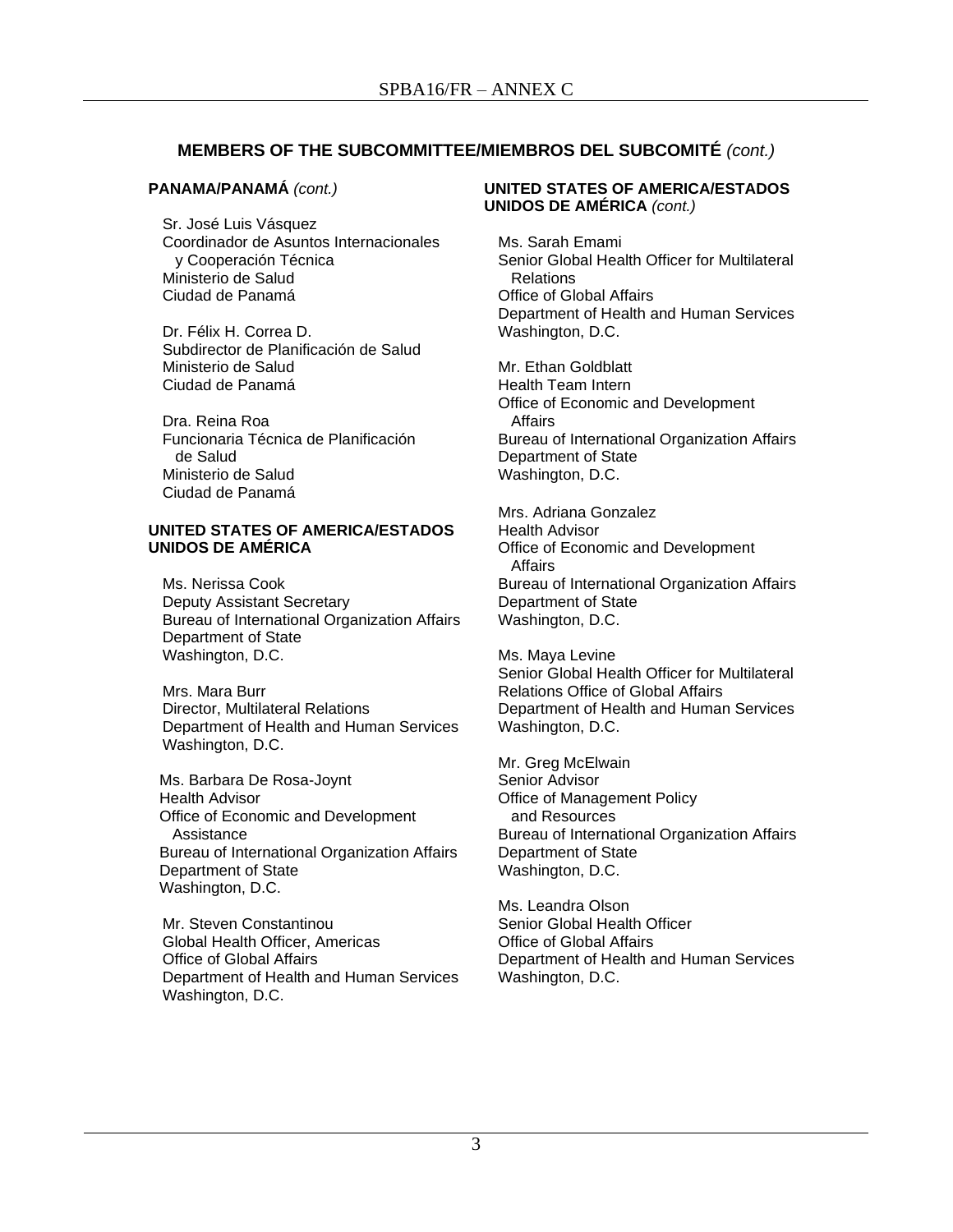### **MEMBERS OF THE SUBCOMMITTEE/MIEMBROS DEL SUBCOMITÉ** *(cont.)*

#### **UNITED STATES OF AMERICA/ESTADOS UNIDOS DE AMÉRICA** *(cont.)*

Ms. Lauren Scott Health Advisor Office of Economic and Development Affairs Bureau of International Organization Affairs Department of State Washington, D.C.

#### **UNITED STATES OF AMERICA/ESTADOS UNIDOS DE AMÉRICA** *(cont.)*

Mr. James P. Shuster Program Analyst Office of Management Policy and Resources Bureau of International Organization Affairs Department of State Washington, D.C.

#### **NON-MEMBERS OF THE SUBCOMMITTEE/ OTROS MIEMBROS QUE NO FORMAN PARTE DEL SUBCOMITÉ**

#### **ARGENTINA**

Dra. Carla Moretti Directora Nacional de Relaciones **Internacionales** Ministerio de Salud Buenos Aires

Lic. Georgina Grigioni Asesora Dirección Nacional de Relaciones Internacionales Ministerio de Salud Buenos Aires

Lic. Andrea Polach Asesora Dirección Nacional de Relaciones **Internacionales** Ministerio de Salud Buenos Aires

#### **BAHAMAS**

Ms. Alarice Grant Senior Assistant Secretary Ministry of Health and Wellness Nassau

Dr. Phillip Swann **Registrar** Ministry of Health and Wellness Nassau

#### **BAHAMAS** *(cont.)*

Dr. Pearl McMillan Chief Medical Officer Ministry of Health and Wellness Nassau

Dr. Cherita Moxey Senior House Officer Ministry of Health and Wellness Nassau

Dr. Delon Brennen Deputy Chief Medical Officer Ministry of Health and Wellness Nassau

#### **BELIZE/BELICE**

Ms. Lizett Bell Deputy Director of Health Services Chief Nursing Officer Ministry of Health and Wellness Belmopan

#### **BOLIVIA**

Dra. Nila Heredia Miranda Responsable del Área de Relaciones Internacionales Ministerio de Salud La Paz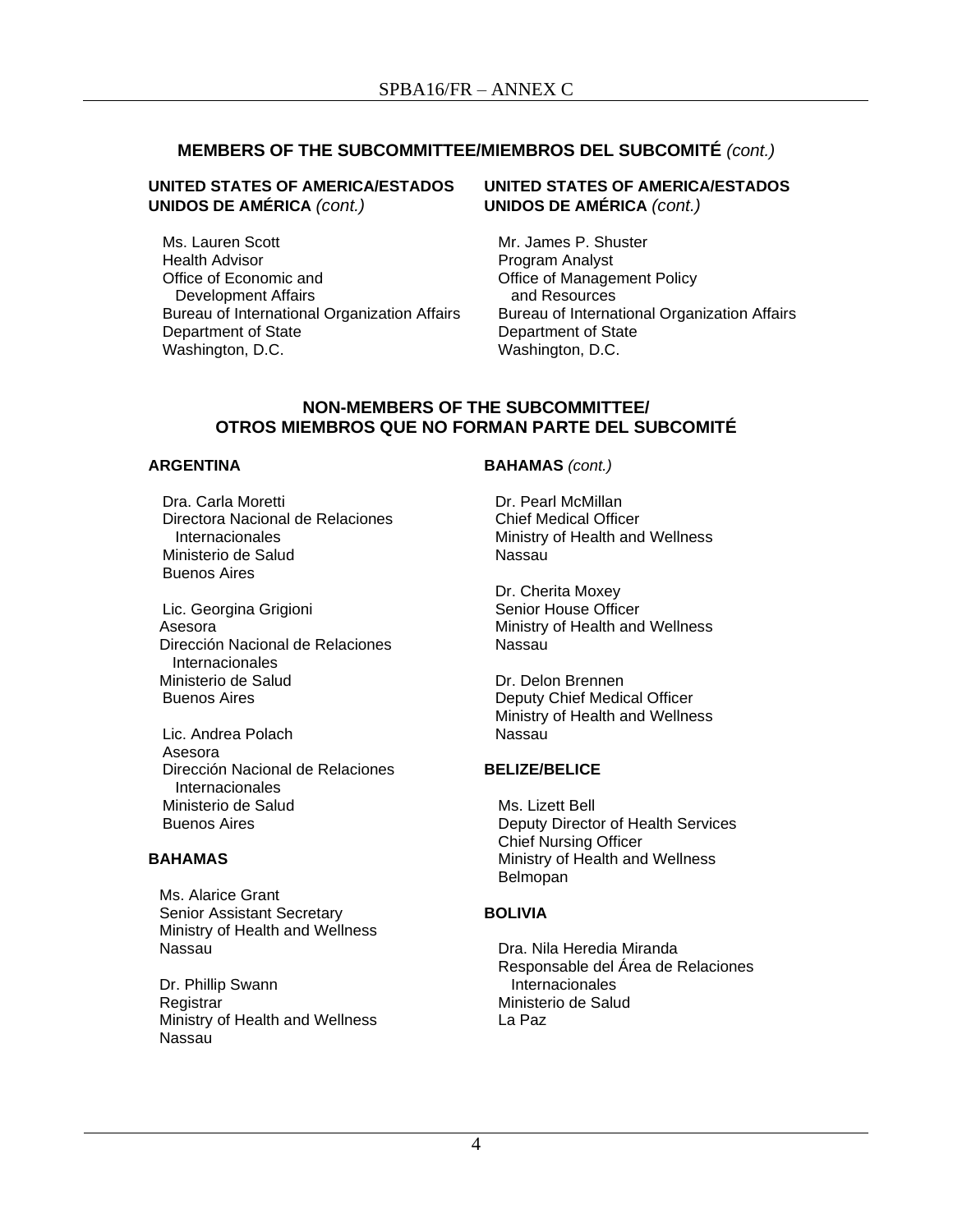### **NON-MEMBERS OF THE SUBCOMMITTEE/ OTROS MIEMBROS QUE NO FORMAN PARTE DEL SUBCOMITÉ**

#### **BOLIVIA** *(cont.)*

Lic. José Roberto Ávila Cárcamo Técnico, Economista Dirección General de Planificación Ministerio de Salud La Paz

Lic. Janeth Alemán Paca Directora general de Asuntos Administrativos Ministerio de Salud La Paz

Sr. Lucio Mamani Quispe Primer Secretario, Representante Alterno de Bolivia ante la Organización de los Estados Americanos. Washington, D.C.

#### **CANADA/CANADÁ**

Dr. Madeleine Bird Manager Multilateral Relations Division Office of International Affairs for the Health Portfolio Government of Canada, Ottawa

Ms. Jennifer Izaguirre Senior Policy Analyst Multilateral Relations Division Office of International Affairs for the Health Portfolio Government of Canada, Ottawa

Ms. Chantele Sitaram Policy Analyst Multilateral Relations Division Office of International Affairs for the Health Portfolio Government of Canada, Ottawa

Mr. William Wang Policy Analyst Multilateral Relations Division Office of International Affairs for the Health Portfolio Government of Canada, Ottawa

#### **CANADA/CANADÁ** *(cont.)*

Ms. Charlotte McDowell Senior Development Officer Permanent Mission of Canada to the OAS Washington, D.C.

Ms. Janet Ferreira Senior Development Officer Global Affairs Canada, Inter-American **Affairs** Government of Canada, Ottawa

Mr. Patrick Picard Health Counsellor Office of International Affairs for the Health Portfolio Government of Canada, Ottawa

#### **COLOMBIA**

Sra. Adriana Maldonado Ministro Plenipotenciario, Representante Alterna de Colombia ante la Organización de los Estados Americanos Washington, D.C.

Sr. Juan Carlos Bernal Coordinador, Grupo de Cooperación y Relaciones Internacionales Ministerio de Salud y protección Social Bogotá

Sr. Juan David Moncaleano Prado Coordinador (E), Coordinación de Asuntos Sociales Dirección de Asuntos Económicos, Sociales y Ambientales Ministerio de Salud y Protección Social Bogotá

Sr. Luis Hernán Hincapié Matoma Asesor, Coordinación de Asuntos Sociales Dirección de Asuntos Económicos, Sociales y Ambientales Ministerio de Salud y Protección Social Bogotá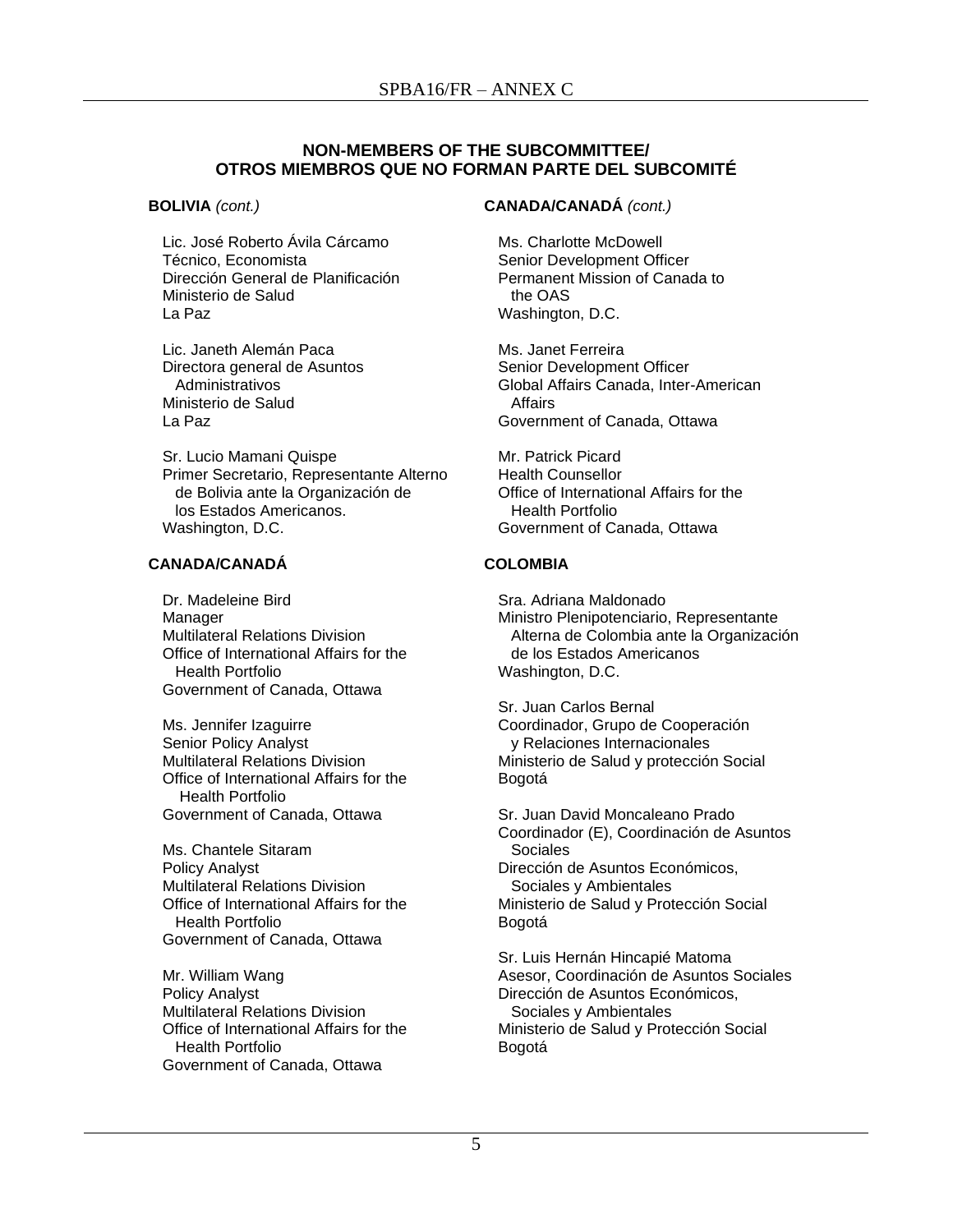#### **NON-MEMBERS OF THE SUBCOMMITTEE/ OTROS MIEMBROS QUE NO FORMAN PARTE DEL SUBCOMITÉ** *(cont.)*

#### **COLOMBIA** *(cont.)*

Sr. Nicolás Higuera González Tercer Secretario, Representante Alterno de Colombia ante la Organización de los Estados Americanos Washington, D.C.

Sra. Grecia Umbarila Asesora, Grupo de Cooperación y Relaciones Internacionales Ministerio de Salud y Protección Social Bogotá

Sr. Juan Manuel Borraez Asesor, Grupo de Cooperación y Relaciones Internacionales Ministerio de Salud y Protección Social Bogotá

Sra. Catalina Muñoz Contratista, Grupo de Cooperación y Relaciones Internacionales Ministerio de Salud y Protección Social Bogotá

#### **DOMINICAN REPUBLIC/REPÚBLICA DOMINICANA**

Dra. Indhira Guillén Encargada del Departamento de Cooperación Internacional Ministerio de Salud Pública Santo Domingo

Dr. Miguel Bruján Coordinador Técnico, Viceministerio de Salud Colectiva Ministerio de Salud Pública Social Santo Domingo

#### **ECUADOR**

Mg. Fernando Roberto Jácome Gavilánez Director Nacional de Cooperación y Relaciones Internacionales Ministerio de Salud Pública **Quito** 

#### **ECUADOR** *(cont.)*

Ing. Luisa Noboa Paz y Miño Analista de Cooperación y Relaciones Internacionales Ministerio de Salud Pública Quito

#### **EL SALVADOR**

Dr. Carlos Gabriel Alvarenga Cardoza Viceministro de Gestión y Desarrollo en Salud Ministerio de Salud San Salvador

Sr. Elmer Bonilla Espinoza Jefe de la Oficina de Relaciones Internacionales y Cooperación en Salud Ministerio de Salud San Salvador

 Dr. Ronald Alfonso Pérez Escobar Director de Apoyo a la Gestión Ministerio de Salud San Salvador

#### **GRENADA/GRANADA**

Hon. Nickolas Steele Minister of Health and Social Security Ministry of Health and Social Security St. George's

#### **GUATEMALA**

Dra. Nancy Rodas Asesora del Vice despacho Administrativo Ministerio de Salud y Bienestar Social Guatemala

#### **GUYANA**

Dr. Narine Singh Chief Medical Officer Ministry of Health **Georgetown** 

Mr. Stephen Kissoon Director of Planning Ministry of Health **Georgetown**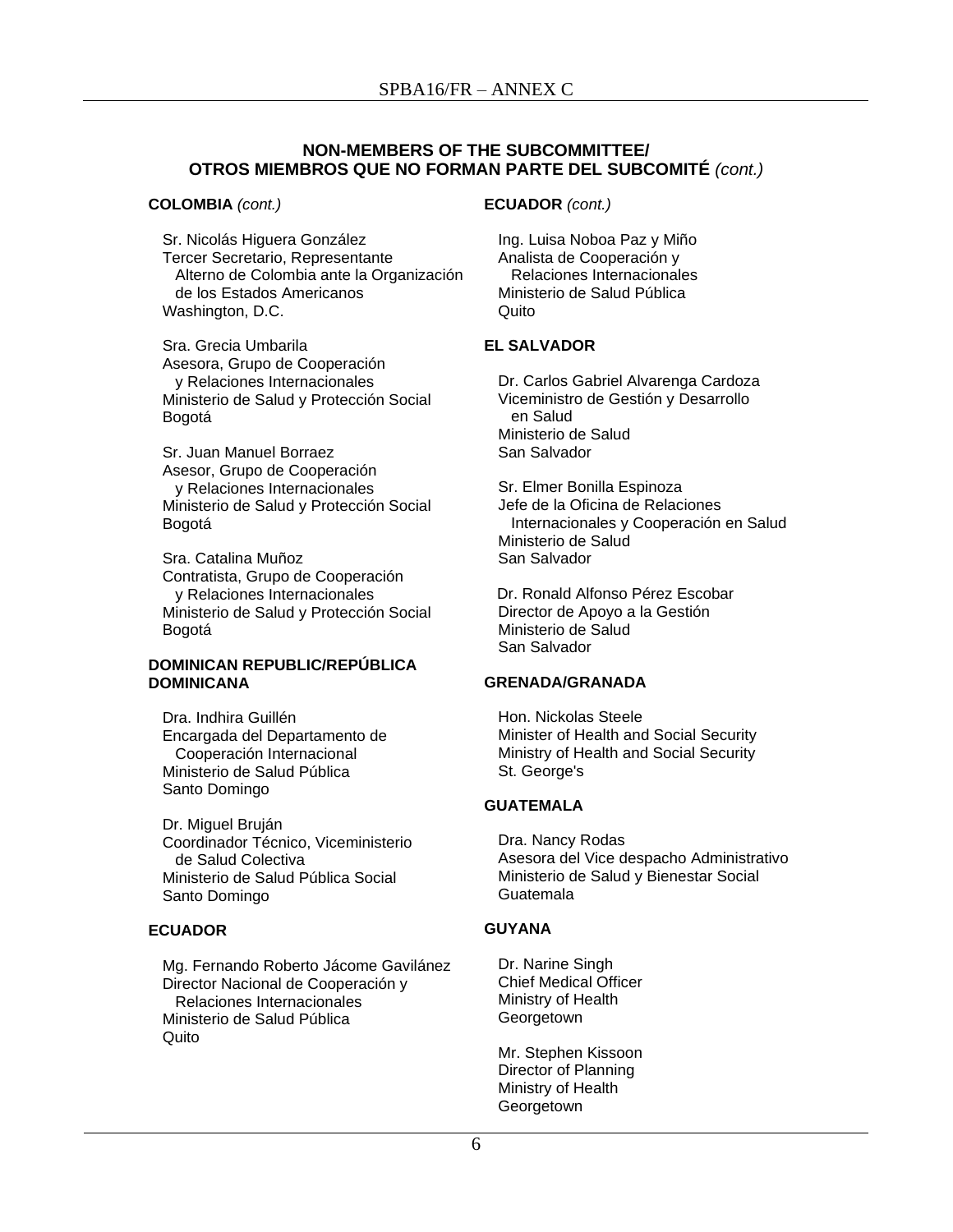### **NON-MEMBERS OF THE SUBCOMMITTEE/ OTROS MIEMBROS QUE NO FORMAN PARTE DEL SUBCOMITÉ** *(cont.)*

#### **HAITI/HAITÍ**

Dr. Jean Patrick Alfred Directeur de l'Unité de Planification Ministère de la Santé publique et de la Population Port-au-Prince

#### **HONDURAS**

Dra. Edna Batres Ministra Consejera, Representante Alterna de Honduras ante la Organización de los Estados Americanos Washington, D.C.

### **NICARAGUA**

Dr. Luis Urcuyo García Director General de Planificación y Desarrollo Ministerio de Salud Managua

Sr. Yuri Leiva Director General Administrativo Financiero Ministerio de Salud Managua

### **PARAGUAY**

Econ. Elizabeth Barrios Representante de la Dirección General de Planificación y Evaluación Ministerio de Salud Pública y Bienestar Social Asunción

Dra. Mariana Díaz Representante de la Dirección General de Administración y Finanzas Ministerio de Salud Pública y Bienestar Social Asunción

Econ. Edgar Núñez Representante de la Dirección General de Planificación y Evaluación Ministerio de Salud Pública y Bienestar Social Asunción

#### **PERU/PERÚ**

Sra. Virna Julia Ruiz Taipe Primera Secretaria, Representante Alterna de Perú ante la Organización de los Estados Americanos Washington, D.C.

#### **SURINAME**

Mrs. Saskia Bleau-Bhagwandien Acting Head of the Research, Planning and Monitoring & Evaluation Department Ministry of Health Paramaribo

Ms. Susijanie Nasoem Kartodikromo Co-worker Financial Affairs Ministry of Health Paramaribo

#### **TRINIDAD AND TOBAGO/TRINIDAD Y TABAGO**

Mr. Lawrence Jaisingh Director, Health Policy, Research and Planning Ministry of Health Port of Spain

Ms. Melanie Noel Deputy Permanent Secretary Ministry of Health Port of Spain

Ms. Suzan Balroop Director, Finance and Accounting Division Ministry of Health Port of Spain

 Ms. Anita Sohan Director, International Cooperation Desk Ministry of Health Port-of-Spain

### **URUGUAY**

Dr. Miguel Asqueta Sóñora Director General de Salud Ministerio de Salud Montevideo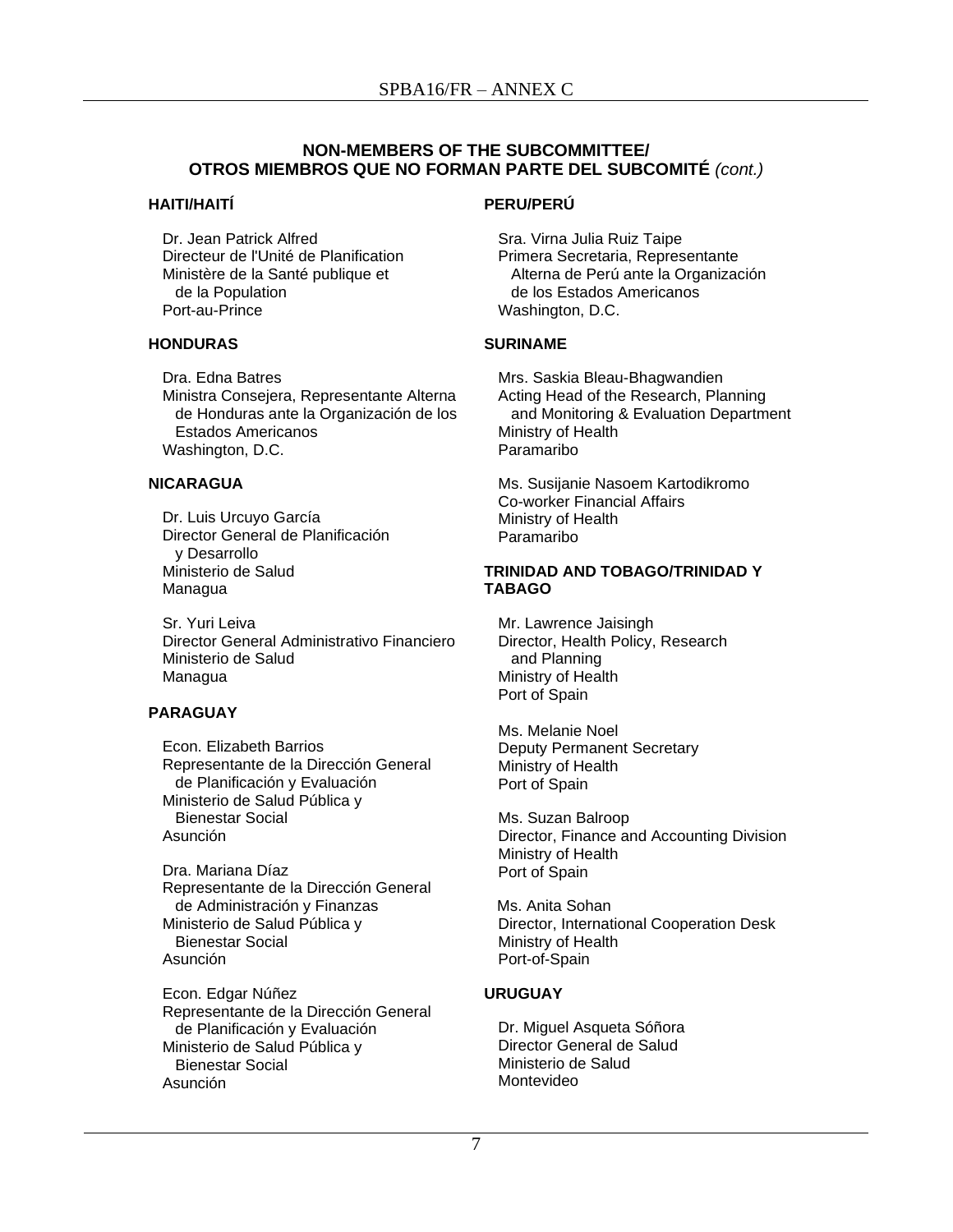#### **NON-MEMBERS OF THE SUBCOMMITTEE/ OTROS MIEMBROS QUE NO FORMAN PARTE DEL SUBCOMITÉ** *(cont.)*

**URUGUAY** *(cont.)*

Lic. Luis Galicia Coordinador de las Áreas Programáticas Ministerio de Salud Montevideo

Mg. Gabriela Gómez Directora (E) de Relaciones Internacionales y Cooperación Ministerio de Salud Montevideo

**URUGUAY** *(cont.)*

Soc. Ricardo Alberti Asesor de la Dirección General de la Salud Ministerio de Salud Montevideo

Dra. Alicia Arbelbide Costas Ministra Consejera, Representante Alterna de Uruguay ante la Organización de los Estados Americanos Washington, D.C.

### **PARTICIPATING STATES/ESTADOS PARTICIPANTES**

#### **FRANCE/FRANCIA**

#### **THE NETHERLANDS/PAÍSES BAJOS**

Mrs. Anne Vidal de la Blache Ambassador, Permanent Observer of France to the Organization of American **States** Washington, D.C.

Mr. Edwin Maarseveen Counselor for Health, Welfare and Sports Embassy of the Kingdom of The Netherlands Washington, D.C.

### **OBSERVER STATES/ESTADOS OBSERVADORES**

### **SPAIN/ESPAÑA**

Excma. Sra. Carmen Montón Embajadora, Observadora Permanente de España ante la Organización de los Estados Americanos Washington, D.C.

### **PAN AMERICAN HEALTH ORGANIZATION ORGANIZACIÓN PANAMERICANA DE LA SALUD**

**Director and Secretary** *ex officio* **of the Subcommittee/ Directora y Secretaria** *ex officio* **del Subcomité**

Dr. Carissa F. Etienne Director/Directora

#### **Advisers to the Director/ Asesores de la Directora**

Ms. Mary Lou Valdez Deputy Director/Directora Adjunta

Dr. Jarbas Barbosa da Silva Junior Assistant Director/Subdirector